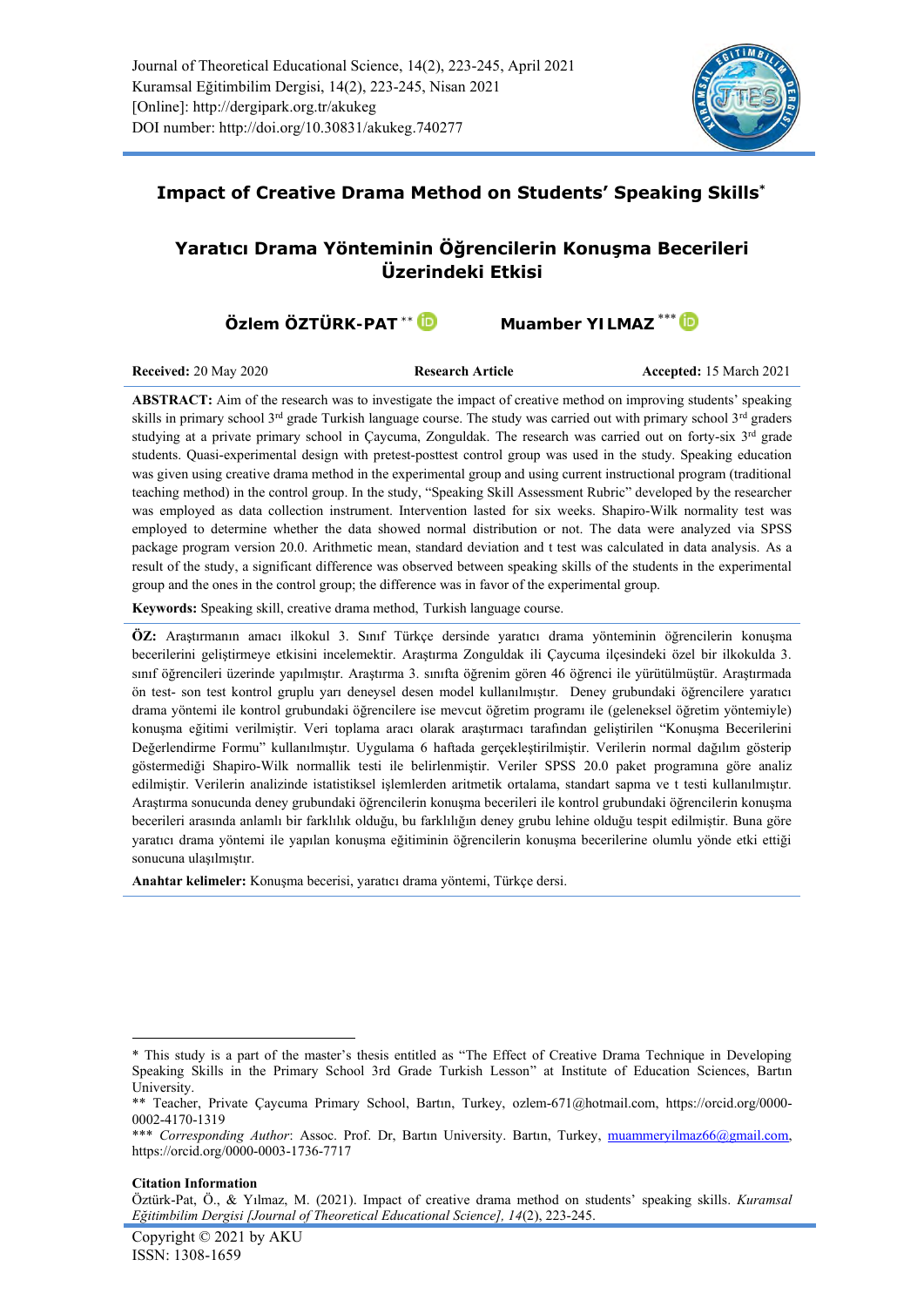One of the instructional areas in Turkish is speaking. When compared to the other skills, speaking skill comes after listening skill. Hunsaker (1990) individuals acquire approximately 80% of what they learn through listening. From the most used to the least used, the learning areas are listening, speaking, reading, and writing (Akyol, 2006). It is a learning skill which is frequently used in our lifetime. Speaking is the basic instrument for humans to communicate with each other.

Speaking means conveying feelings, thoughts and wishes to the person you face both visually and aurally (Taşer, 2015). Speaking, according to another definition, is a process carried out by designing feelings, thoughts, designs and requests mentally and expressing them (Akkaya, 2012). There are various reasons for speaking.

Doğan (2009, p. 186-187) explained some of these reasons as follows:

- to gain a place in society by regulating social relationship,
- to express himself/herself to the people around him/her clearly and properly,
- to give information on any topics,
- to explain his/her feelings, thoughts, and ideas.

According to the studies conducted, speaking skill is the most preferred language skill following listening. Therefore, speaking education should be implemented meticulously and have a permanent impact (Demir, 2010). Speaking is the most natural and the most frequently used linguistic skill. Individuals who lack speaking skills cannot communicate well with society. Being successful in life is quite difficult for these people. Thus, necessary attention should be paid to improving speaking skills in mother tongue education, and students should be given adequate opportunity to practice it (Özbay, 2005).

Moreover, speaking skill has a very important place in every field of life. Thus, individuals need to learn to speak accurately for a developed society, and students need to be raised as good speakers. Students who are successful, social, and can communicate easily with other people have improved speaking skills (Arslan, 2010). The purpose of speaking skill was defined in 2015 Turkish language course curriculum as follows:

- 1. to develop students' verbal communication, reading and writing skills,
- 2. to help them use Turkish correctly and carefully by obeying speaking and spelling rules,
- 3. to help them explain their feelings, ideas and views or thesis on a topic influentially and clearly both orally and in writing (Temizyürek, Erdem, & Temizkan, 2016, p. 215).

The explanations above show that speaking, one of the basic linguistic skills, is linked to the other linguistic skills, and it is highly important to use Turkish effectively. However, it has become one of the neglected areas in Turkish language education. Effects of this show themselves at every stage. Speaking is the most significant indicator of knowing a language entirely, and it is one of the main requirements for children to be successful. As schools prepare children for life, linguistic skills should improve their communication skills (Sağlam, 2010). Individuals are required to raise their speaking skills to the top level for healthy relationships (Bayraktar, 2012). Thus, teachers should allow the students to practice for improving their speaking skills and eliminating some problems. Students should complete their speeches before their mistakes are corrected during these practices. If teachers do not wait for students to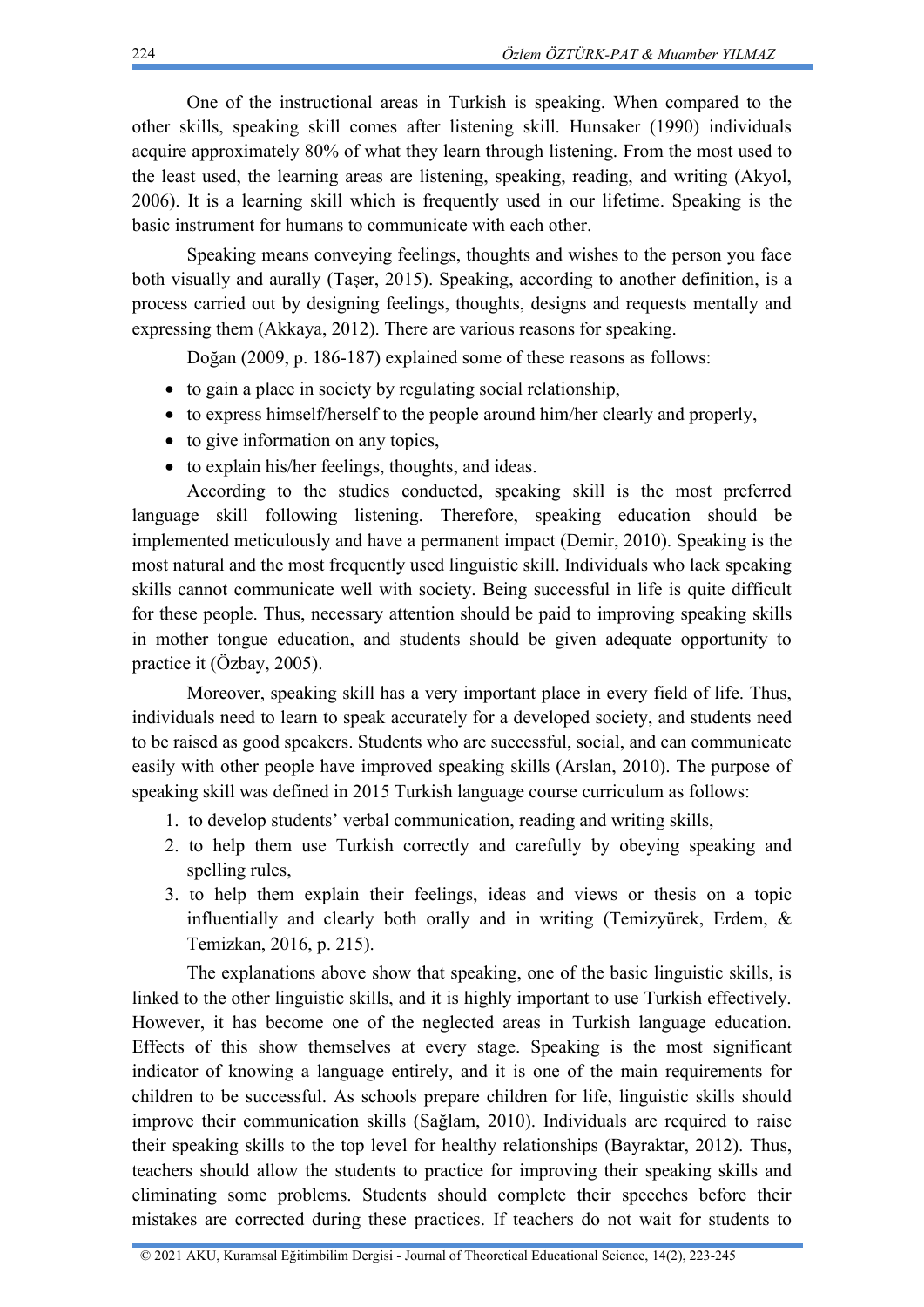finish their speeches, their warnings about corrections cannot be effective, and the students, who are speaking, can get bored. Then, they may not want to speak in the following classes by hesitating that they would make the same problems (Uçgun, 2007). As Turkish course is the core of other courses, it has great importance. If the learning outcomes of this lesson are actualized, it will contribute to the other courses (Aytaş, 2008). In this regard, practices to improve speaking skills should be focused especially in Turkish courses. According to Kılıç (2008), young children speak without any certain rules before they start school. When they start school, they have already acquired specific speaking habits. A type of speaking with a local dialect acquired from families by checking customs and traditions can be created. That this situation should be fixed and that speaking should be under certain rules need to be taught to the students in the school setting.

As speaking is learnt spontaneously, incorrect and improper styles of speaking can also be learnt. Therefore, speaking is to be taught at schools under the guidance of a teacher and within the frame of a syllabus (Demirel, 2012, p. 46). Creative drama method can be employed to improve speaking skills of the students. Specifically, primary school children are eager to do drama because of their characteristics. In this method, special attention is paid to the characteristics of students. According to Akyol (2015, p. 37), primary school children, especially 6-year-old ones, are eager to do drama. Hence, this characteristic of primary school children ought to be considered to improve their speaking skills.

Creative drama method is people's acting out or interpreting an experience or an event by embedding their own experiences into the process in a group work (Adıgüzel, 2006). Game lies at the core of creative drama method. It changes students from passive into active, and an active learner is a faster learner (Aytaş, 2008). Drama is one of the most effective methods to be used in language education since it provides learning by doing experiencing with a practical instructional method (Maden, 2011).

Creative drama is a way of acting out events by naturally reacting to a new situation encountered by interpreting the current situation using prior knowledge under the guidance of a leader. Creative drama occurs when the group members reflect on the events they think through improvisation with the leader's guidance. The leader shows the members how to express their ideas in dramatic ways. Creative drama has many social, cultural, and educational benefits for students (Kadan, 2013).

Several studies have revealed that creative drama is effective on improving speaking skill (Balaban, 2019; Galante & Thomson, 2017; Gökçearslan-Çiftçi & Altınova, 2017; Göktürk, Çalışkan, & Öztürk, 2020; Kuimoval, Uzunboylu, Startseval, & Devyatoval, 2016; Pishkar, Moeinzadeh, & Dabaghi, 2017). Creative drama is not just effective in improving speaking skills. It is also effective in fostering entrepreneurial skill, problem-solving skill, fluent-thinking skill, social skill, foreign language teaching, mathematics teaching, teaching basic ecological concepts, science teaching, gaining basic linguistic skills and comprehension skill (Akbayrak, 2019; Aktepe & Bulut, 2014; Aykaç & Adıgüzel, 2011; Bailey & Watson, 1998; Bergil, 2010; Çelik & Buluç, 2018; Değirmenci, 2020; Dupont, 1992; Kaf, 2000; Kahyaoğlu, Yavuzer, & Aydede, 2010; Karakelle, 2009; Kaya-Güler, 2008; Öztürk & Sarı, 2018; Saraç, 2007; Yeşilyurt, 2011).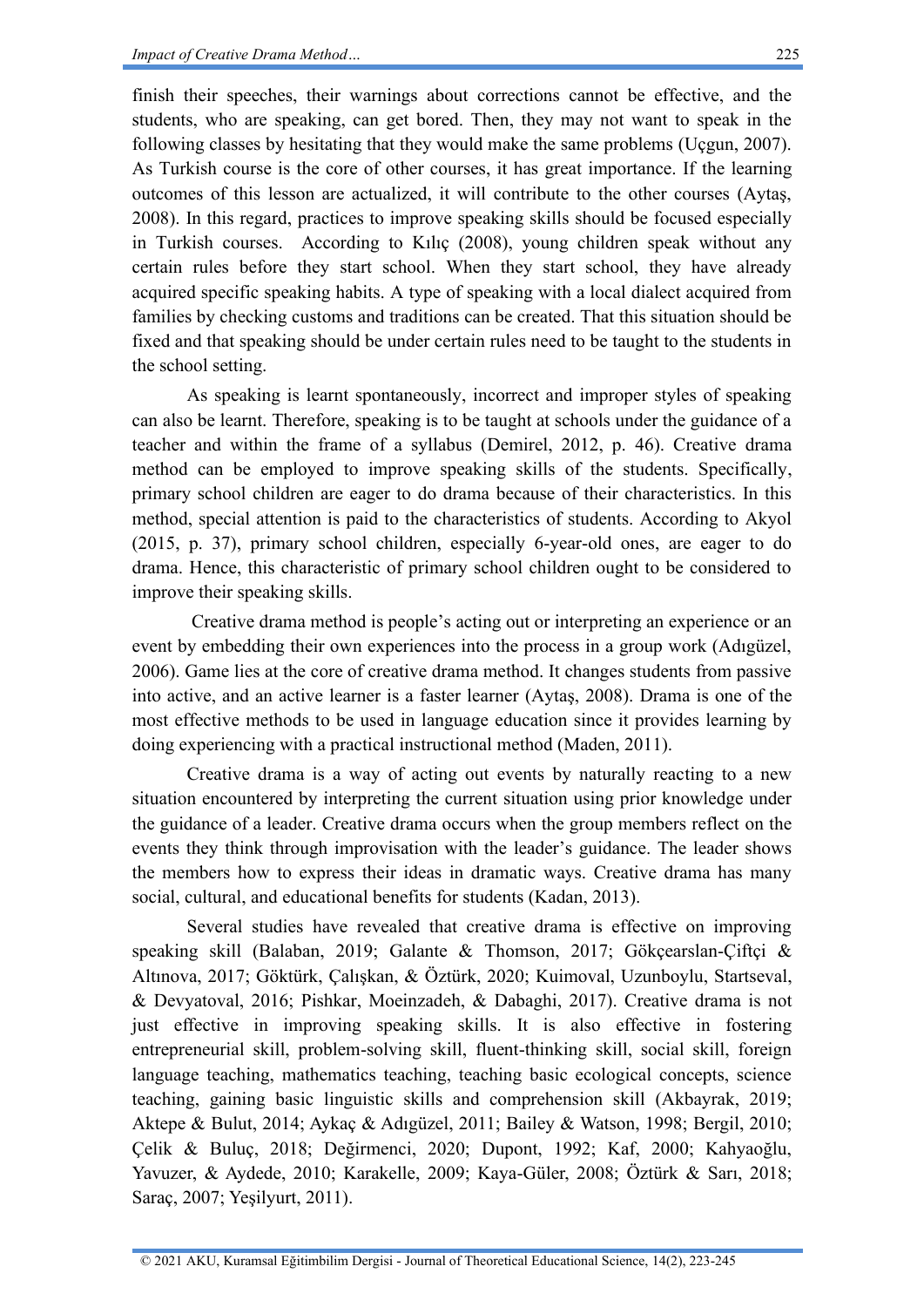Self-expression in creative drama promotes self-confidence (Rowland, 2002). Thus, creative drama is a method used in various fields of instruction. Creative drama method consists of three steps which are as follows:

*1. Warm-up / Preparation Step:* This step explains the following features:

- This step is often determined by the leader. Introvert studies are implemented in this step.
- Gestures are used, and it is aimed to create a background of the group.
- It is a preparation for the next step.
- Familiar or reproduced kid games can efficiently be used for group interaction or communication within the group in this step. Playing games is preferred.
- Role-playing or improvisation is applied as introductory (Tutuman, 2011, p. 29).

The purpose of this step is to relieve participants and providing them an environment for recognizing themselves and communicating with each other. Thus, the feeling of confidence and harmony is triggered (Adıgüzel, 1994). Games in the preparation step are essential for students' active participation in the acting step (Üstündağ, 1998).

*2. Acting Step:* Features of this step are as follows:

- Improvisation, role-playing, and other techniques can be used in this step, known as the starting point of acting.
- All the things experienced and shared and evaluations are actualized based on acting in this step, on the results of it and on its personal impact.
- Acting can be both individual and in small or large groups (Tutuman, 2011, p. 29).

This is the step during which role-play is highly applied. This step can be implemented as individual work, pair work, or group work (Adıgüzel, 2019).

*3. Evaluation Step:* The followings are the features of the evaluation step:

- This is the step in which results obtained from drama studies are evaluated.
- In general, it is the step in which learning outcomes are expected to be given to students or the results revealed are discussed (Tutuman, 2011).

During this step, educational outcomes and results are discussed and assessed (Adıgüzel, 2019). It was found in the course of "Improvement and Learning" that drama method affected students' skills of doing and conducting work in a group, of starting and maintaining a connection, and of self-control (Kara & Çam, 2007). According to Keyik (2011), creative drama requires students not to be passive but a participant. This is because of the fact that with the help of drama, individuals develop self-confidence (Gönen, 1999; Ulubey, 2015) and self-respect, explore their knowledge, and prepare themselves for different situations they may encounter in their lives by gaining the skill of independent decision-making. According to Sağırlı and Gürdal (2002), teachers ought to know well the methods and techniques which can help students learn by doing and experiencing to make Turkish lessons more manageable and more understandable. Drama is a method to be used for ensuring learning by doing and experiencing as well. Moreover, students who are introverted or passive can get social through drama. Language learning settings need to be appropriate for a natural living environment. Language teaching and knowledge, skills and rules inherent in a language should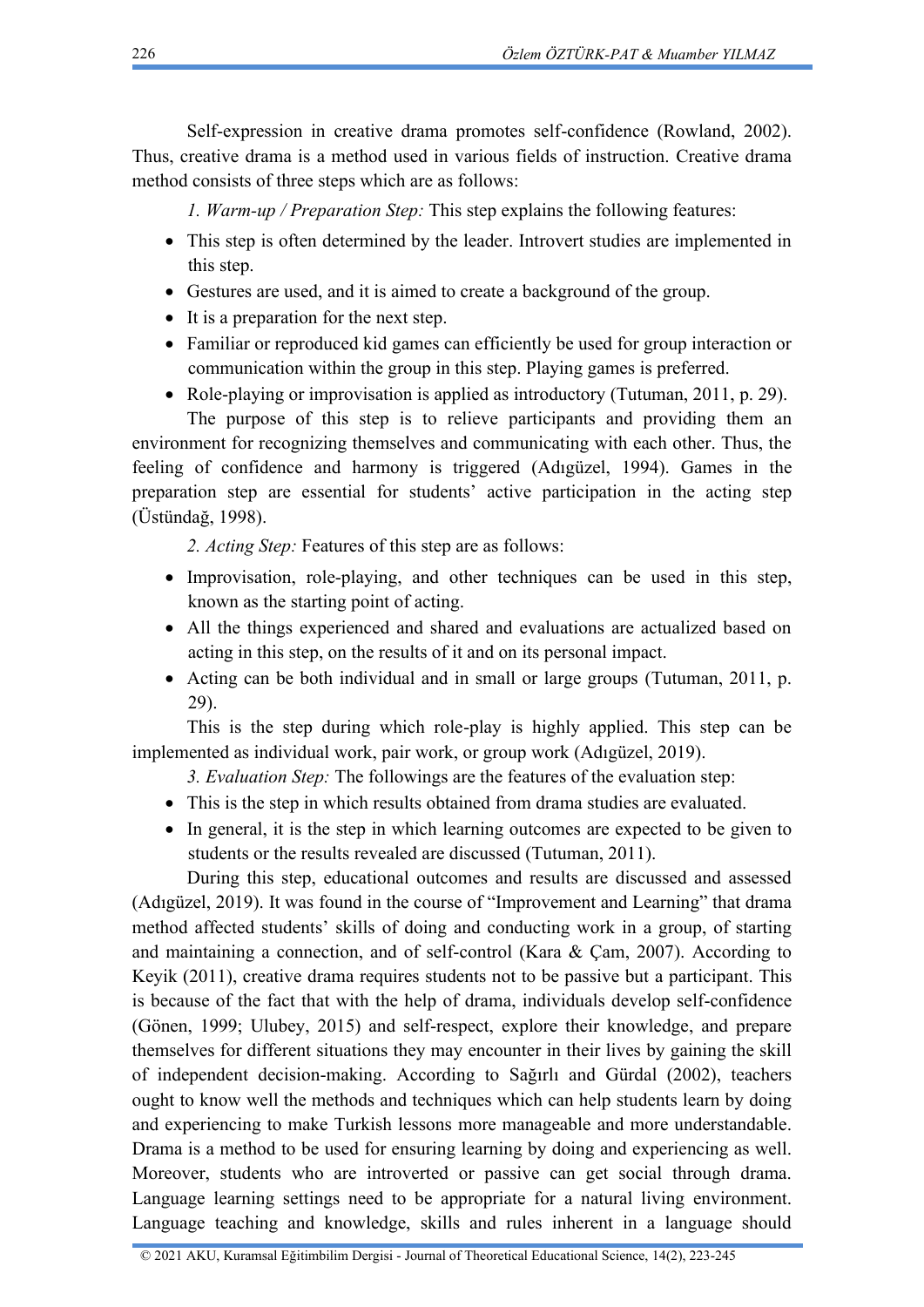naturally be appropriate (Hamilton & Mcleod, 1993, p. 7; as cited in Maden, 2011).

Today, the education and training process adopts active students and leading teachers. Teachers should not be the ones to make speeches during activities in classrooms; students should be active. Teachers should encourage the ones that are shy to overcome their speaking anxiety, and they should motivate students to speak. Primary school Turkish lessons should be organized in a way to ensure that students can actively take part in classes, and students should be given an opportunity to speak, discuss and comment on the activities (Sallabaş, 2011, p. 124).

Our age prompts individuals to keep in touch more than ever. In such an environment, using language effectively can enable individuals to communicate better and be entrepreneurs. In this regard, children need to have good speaking skills from an early age. It should be given special importance to improve students' speaking skills starting from primary school. Shy children, who cannot express themselves well, can behave the same when they become adults. The most suitable subject to promote children's speaking skills is Turkish. In this respect, teachers should give more importance to improve students' speaking skills in Turkish course.

Creative drama method is highly effective in improving students' speaking skills. There have been several studies revealing that creative drama method helps improve speaking skill (Balaban, 2019; Galante & Thomson, 2017; Gökçearslan-Çiftçi & Altınova, 2017; Göktürk et al., 2020; Kuimoval et al., 2016; Pishkar et al., 2017).

On the other hand, people need to have the skill of speaking well to speak effectively and smoothly. Various methods and teaching techniques can be applied for gaining this skill. In this regard, the impact of creative drama method on improving students' speaking skills in primary school 3<sup>rd</sup> grade Turkish course was investigated in the current study.

### **Aim of the Study**

The aim of the research was to investigate the possible impact of creative drama method on the improvement of students' speaking skills in primary school 3<sup>rd</sup> grade Turkish course. The following questions were tried to be answered to reach this general aim:

- 1. Are there any significant differences between pretest scores of the experimental group students on whom creative drama method was applied and the ones in the control group on whom current instructional program was employed?
- 2. Are there any significant differences between pretest scores of the experimental group students on whom creative drama method was applied and the ones in the control group on whom current instructional program was employed?
	- 2*.* a. Are there any significant differences between average scores received from "Beginning of Speech" sub-component of the Speaking Skill Assessment Rubric by the experimental and the control groups?
	- 2. b. Are there any significant differences between average scores received from "Linguistic Skills" sub-component of the Speaking Skill Assessment Rubric by the experimental and control groups?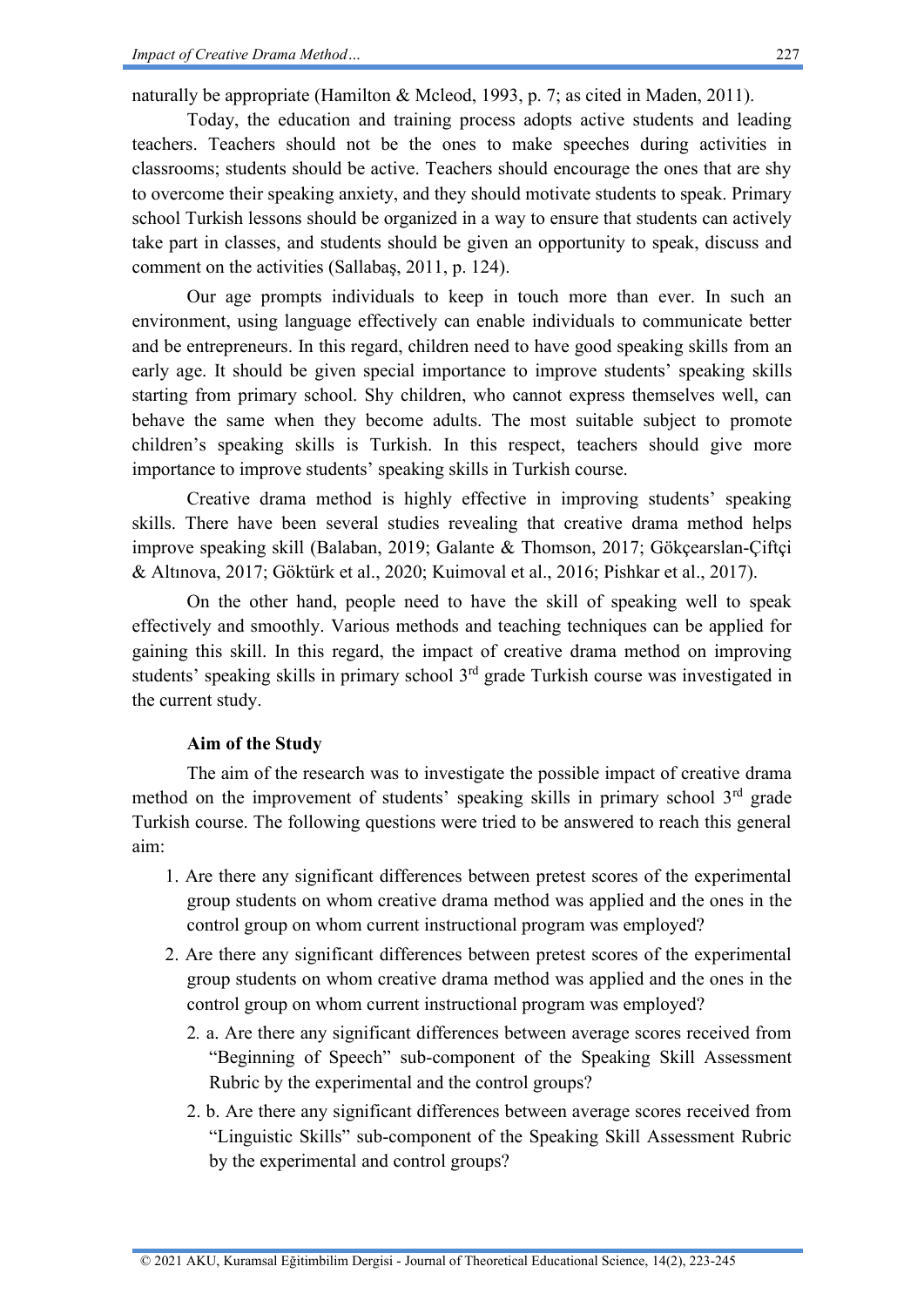- 2. c. Are there any significant differences between average scores received from "Sound and Body Language" sub-component of the Speaking Skill Assessment Rubric by the experimental and control groups?
- 3. Are there any significant differences between pretest and post-test scores of the experimental group students on whom creative drama method was applied and the ones in the control group on whom current instructional program was employed?

## **Method**

### **Model of the Research**

Quasi-experimental model with a pretest-posttest control group was employed in the research. This model provides great statistical potential to the researcher about testing the effect of intervention on dependent variable, and helps interpretation of findings obtained within the context of cause and effect (Büyüköztürk, 2011). Hence, quasi-experimental model was preferred in the study. Depending on the pretest result, the two classes having similar results were randomly assigned - one as the experimental group and the other as the control group. Speaking education was given using creative drama method in the experimental group and current instructional program in the control group.

### **Study Group of the Research**

The study group of the research consisted of 46 students selected among the 3<sup>rd</sup> graders studying in a private primary school located in Çaycuma, Zonguldak. The study group was created through an easily accessible sampling method in accordance with the aim of the research.

Easily accessible sampling is a method that fastens and eases research when some problems related to time and expense exist, and it is a sampling method in which people close and convenient to the researcher are selected (Yıldırım & Şimşek, 2013). Distribution of the students in the experimental and control groups by gender was shown in Table 1.

|        | $\cdot$ |                           |    |               | $\overline{\phantom{a}}$ |      |
|--------|---------|---------------------------|----|---------------|--------------------------|------|
| Gender |         | <b>Experimental Group</b> |    | Control group | Total                    |      |
|        | n       | $\%$                      | n  | $\%$          | n                        | %    |
| Female | 17      | 73.9                      | 11 | 47.9          | 28                       | 60.8 |
| Male   | b       | 26.1                      | 12 | 52.1          | 18                       | 39.1 |
| Total  | 23      | 100                       | 23 | 100           | 46                       | 100  |

*Distribution of the Students in the Experimental and Control Groups by Gender*

Table 1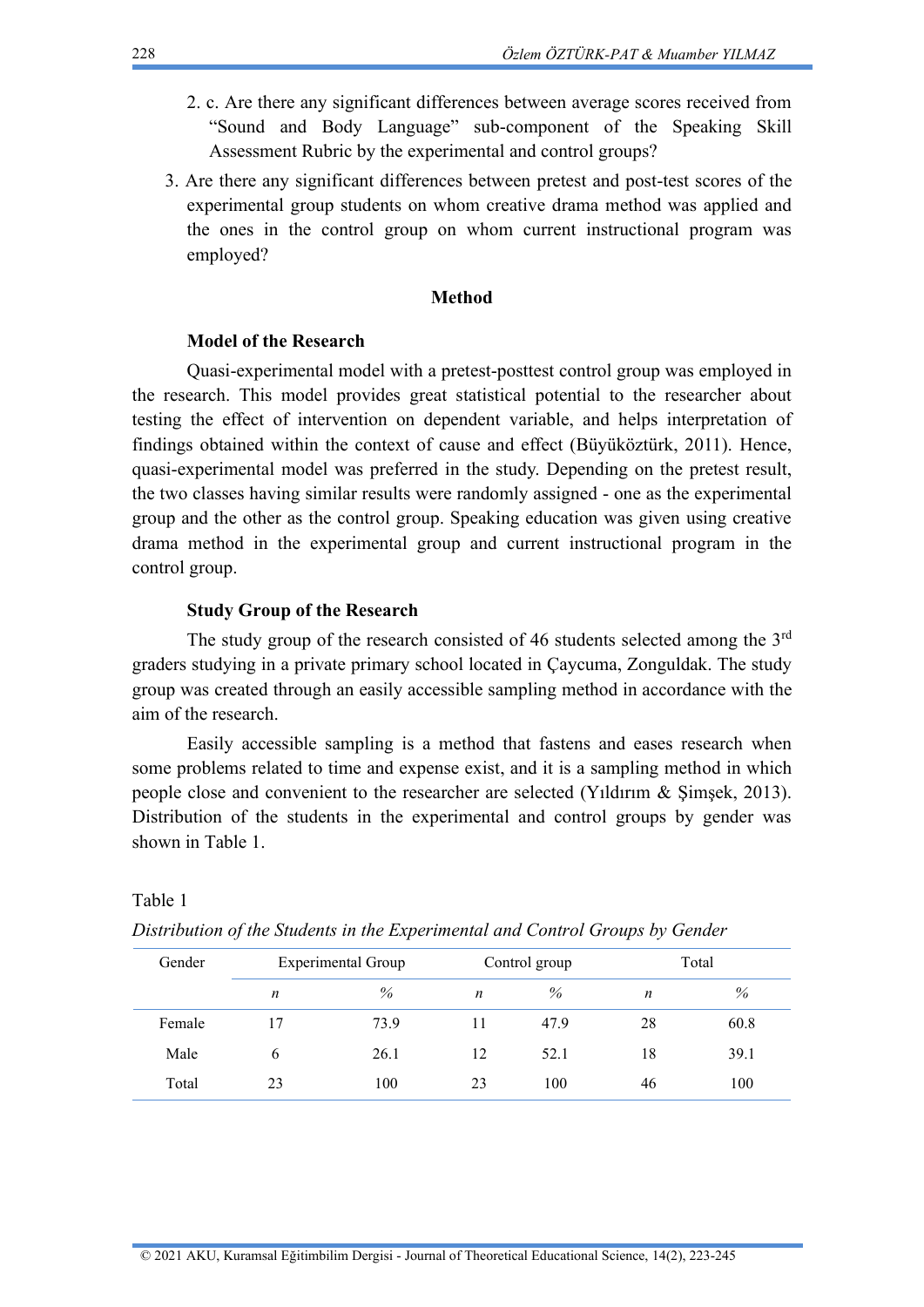### **Data Collection Tools**

The study group was randomly created with two groups 3-A and 3-B classrooms. Twenty-three students were included in the experimental and control groups. Training related to speaking skills was given through creative drama method in the experimental group and current instructional program (traditional teaching method) in the control group. "Speaking Skill Assessment Rubric" was used in order to gauge speaking skills of the students. This rubric consists of 24 items. The researcher developed the mentioned rubric following a search about learning outcomes of oral communication in the 3<sup>rd</sup> grade Turkish course and related literature. The experts in the department of elementary and early childhood education at Bartın University were asked to express their opinions about the rubric.

The questions to be used in improvement of speaking skills were prepared on the theme of "Health and Environment" existing in learning outcomes and texts in the 3<sup>rd</sup> grade Turkish course book. The student to make a speech started to speak by drawing lots among questions. The students' speeches were recorded through a camera, and these recordings were used during data analysis. Finally, speaking skills of the students were assessed based on "Speaking Skill Assessment Rubric". Pretest – post-test assessment process lasted for two weeks. The students in the experimental group were taught through creative drama method on the theme of "Health and Environment" for four weeks (32 hours in total). However, the students in the control group were taught based on the current instructional program. The research period was six weeks. "Speaking Skill Assessment Rubric" developed by the researcher was used as the data collection tool.

## **Speaking Skill Assessment Rubric (SSAR)**

To develop the rubric, questions related to extempore speech among learning outcomes about speaking skill in Primary Schools Turkish Language Curriculum and Guide, a rubric was developed with reference to the scoring rubric included in the curriculum. The final version of the rubric contained three components upon assessment of three subject area experts. Speaking items were classified into three components which are "Beginning of Speech", "Linguistic Skills" and "Sound and Body Language". There were seven items in the component of "Beginning of Speech", ten items in the component of "Linguistic Skills" and seven items in the component of "Sound and Body Language" (24 items in total). As the highest point to be received from each item was 5, the highest score to be received from the rubric was 130. Sum scores were calculated after assessment, and they were converted into a hundred system.

Firstly, speaking skill observation and assessment forms in the literature (Aykaç, 2011; Bulut, 2015; Erdem, 2012; Gürhan, 2013; Kartallıoğlu, 2015; Maden, 2010; Orhan, 2010; Öztürk, 1997; Sallabaş, 2011; Sargın, 2006; Temizkan & Atasoy, 2016; Yüceer, 2014) developed to gauge speaking skill were studied before developing the current rubric. Measuring instruments on speaking skill vary in terms of both naming and sub-components of the skill. While names such as verbal communication observation form, speaking skill observation form and speaking skill rubric are preferred in naming, names such as speaking order, language awareness and psychological condition of the speaker (Sargın, 2006); organization, content, the general situation of presentation, language use, speaking aesthetic, body language and material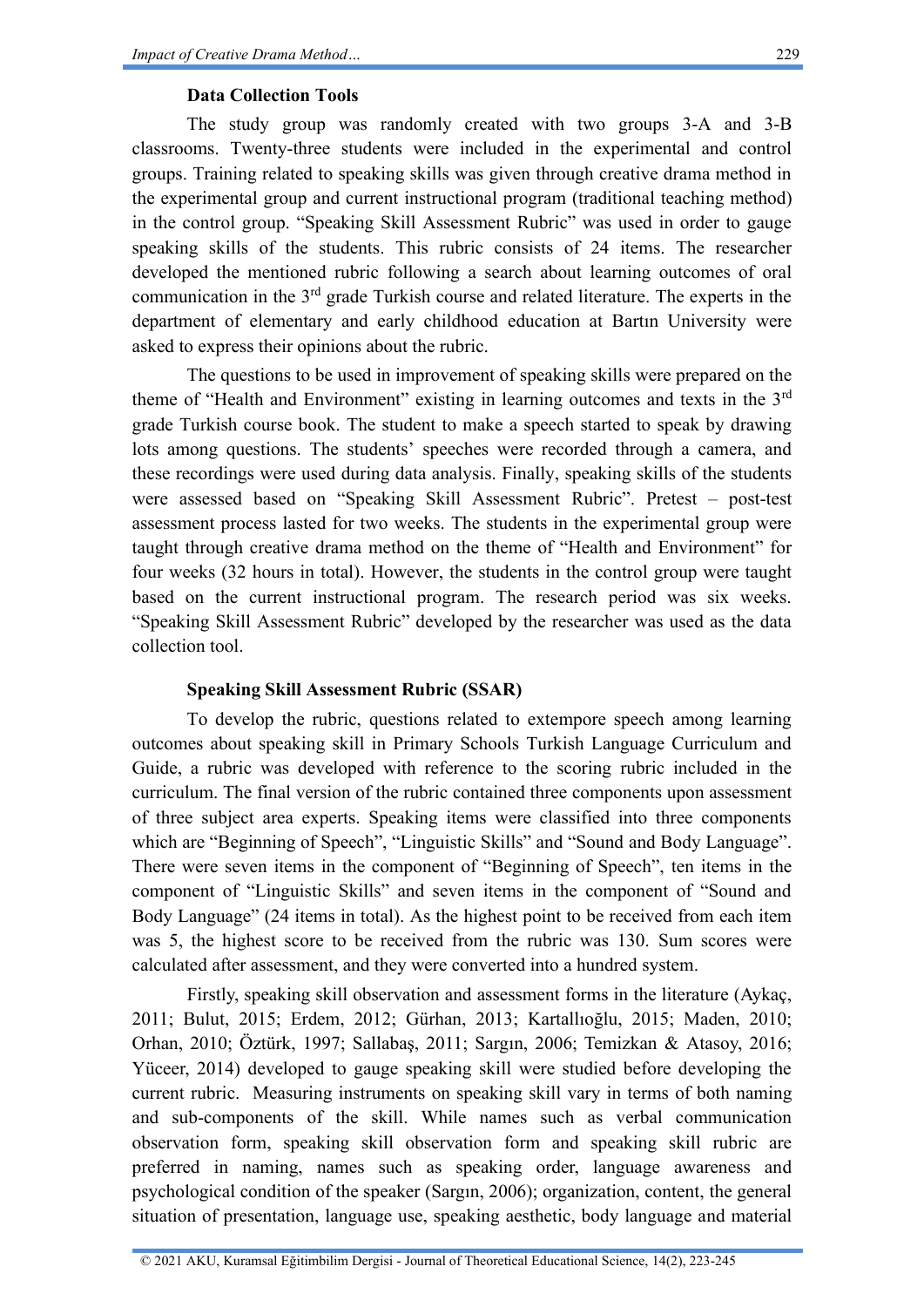support (Akyol, 2015) are used as sub-components. Sub-components of the rubric which are "Beginning of Speech", "Linguistic Skills" and "Sound and Body Language" used in this study were developed by regarding "Speaking Skill Assessment Form" in Turkish Language course curriculum of Turkish Ministry of Education (2006) and "Peer Evaluation Form for Speaking Skill" developed by Temizkan (2009).

Four academics working at Bartın University Faculty of Education on Turkish language education were asked to express their opinions on the draft rubric for ensuring validity. The items in the draft were evaluated in terms of features such as content, clearness of expression, comprehensibility, and attribute to be measured. Based on the experts' views, 3 of the items were removed, and five items were revised in accordance with the aim of the rubric. Thus, the rubric was finalized with 24 items in total in the sub-components of "Beginning of Speech", "Linguistic Skills" and "Sound and Body Language". As the highest score is 5, the highest score to be obtained from the scale is 130. After evaluation, the total scores were calculated and converted into the hundred system. SSAR was scored according to the rubric scoring system as follows:

Completely unobserved  $= 1$  point, Unobserved  $= 2$  points, Partially observed  $= 3$ points, Observed  $=$  4 points, Completely observed  $=$  5 points.

### **Pretest-Posttest Questions**

In order to assess speaking skills of the students, they were asked to speak offthe-cuff. Impromptu speech topics were determined based on the subjects that the students discussed previously. Accordingly, 53 questions – 25 as pretest and 28 as posttest – were prepared by benefitting from primary school  $3<sup>rd</sup>$  grade Turkish language course guidebook for teachers. Experts were asked to express their opinions on the questions. The prepared questions were put in a box, and the students were asked to pick one randomly. While each student was speaking about the question he/she selected, the others were asked to listen to him/her. Speaking of the students both in the experimental and control groups was assessed using SSAR.

### **Empirical Process**

In the study, an experimental group and a control group were generated. A pretest including 25 questions was used to gauge speaking skills of the experimental and control groups. According to the pretest results, both of the groups were equal. The students' speaking skills were assessed using "Speaking Skill Assessment Rubric".

Speaking education was given using creative drama method in the experimental group and using current instructional program for four weeks. The intervention lasted for 32 hours – 8 hours per week. The theme of "Health and Environment" from primary school Turkish language course book was determined for speaking education with creative drama. Eleven drama topics about this theme were prepared by the researcher. These topics were battery, tree, paper, fruit tree, noise, plastic waste, glass waste, smoke, waste oil, perfume and deodorant, and moldy bread. Pictures and scenes were prepared to be used in creative drama about this topic. Roles determined for each topic were distributed to the students by the researcher. The students performed their own roles by considering three steps of the creative drama (warm-up – presentation, acting, and evaluation). These activities went on during the empirical process. At the end of four-weeks of speaking education, a post-test consisting of 28 questions was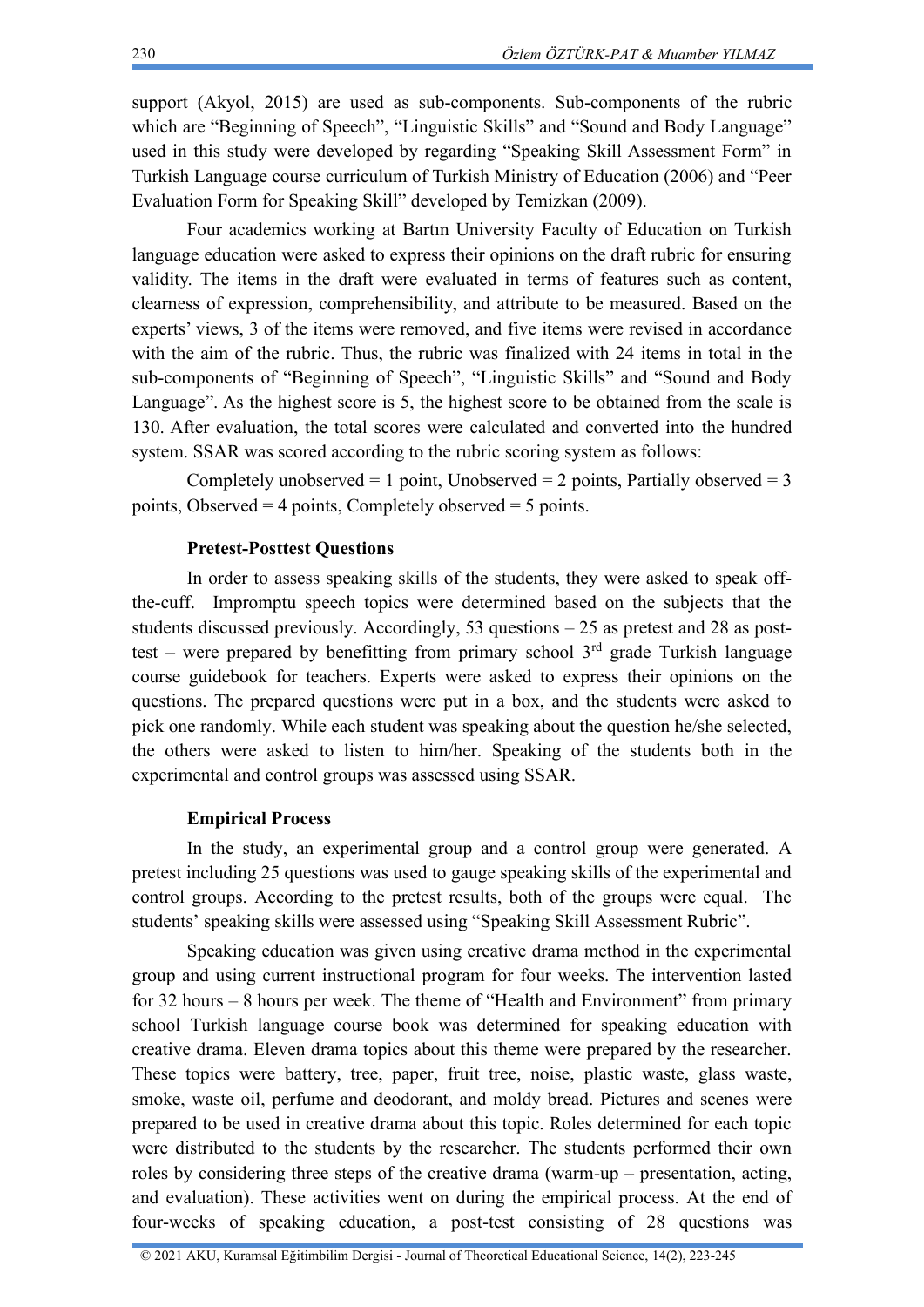implemented to assess the experimental and control groups' speaking skills. Speaking skills of the both groups were compared. The intervention lasted for 6 weeks  $-2$  weeks for pre and post assessment and 4 weeks for intervention.

## **Data Analysis**

Firstly, the speaking process was discussed with the students in order to determine pretest results of the students in the experimental and control groups. Next, the questions created by benefitting from the  $3<sup>rd</sup>$  grade Turkish language teacher's guide were asked to each student. The students answered the questions by drawing lots from a box randomly. Each student was given a chance to speak on different topics in an attempt to prevent them from being affected by the other students. Speeches of the students were recorded by a video camera. The recorded speeches were assessed according to the speaking skill assessment form. Arithmetic mean, percentage, standard deviation, normality test, dependent and independent groups t-test were employed for data analysis. The data obtained were given in tables. Normality test results related to the pretest and post-test scores of the students in the experimental and control groups were shown in Table 2

## Table 2

*Normality Test Results of the Experimental and Control Groups Before and After Intervention*

| Groups                    | Dependent Variable     | Shapiro-Wilk Test |    |                  |
|---------------------------|------------------------|-------------------|----|------------------|
|                           |                        | <b>Statistics</b> | sd | $\boldsymbol{p}$ |
| Control Group             | <b>Pretest Scores</b>  | .958              | 23 | $.329*$          |
|                           | <b>Posttest Scores</b> | .937              | 23 | $.157*$          |
| <b>Experimental Group</b> | <b>Pretest Scores</b>  | .952              | 23 | $.423*$          |
|                           | <b>Posttest Scores</b> | .951              | 23 | $.301*$          |

Normality test results in Table 2 indicated that pretest and post-test scores of the students in the experimental and control groups showed normal distribution (*p*>.05).

## **Ethical Procedures**

Ethics Committee approval numbered 73005770-300-E.1897702 was obtained for the research. All procedures performed in studies involving human participants were in accordance with the ethical standards of the institutional and/or national research committee.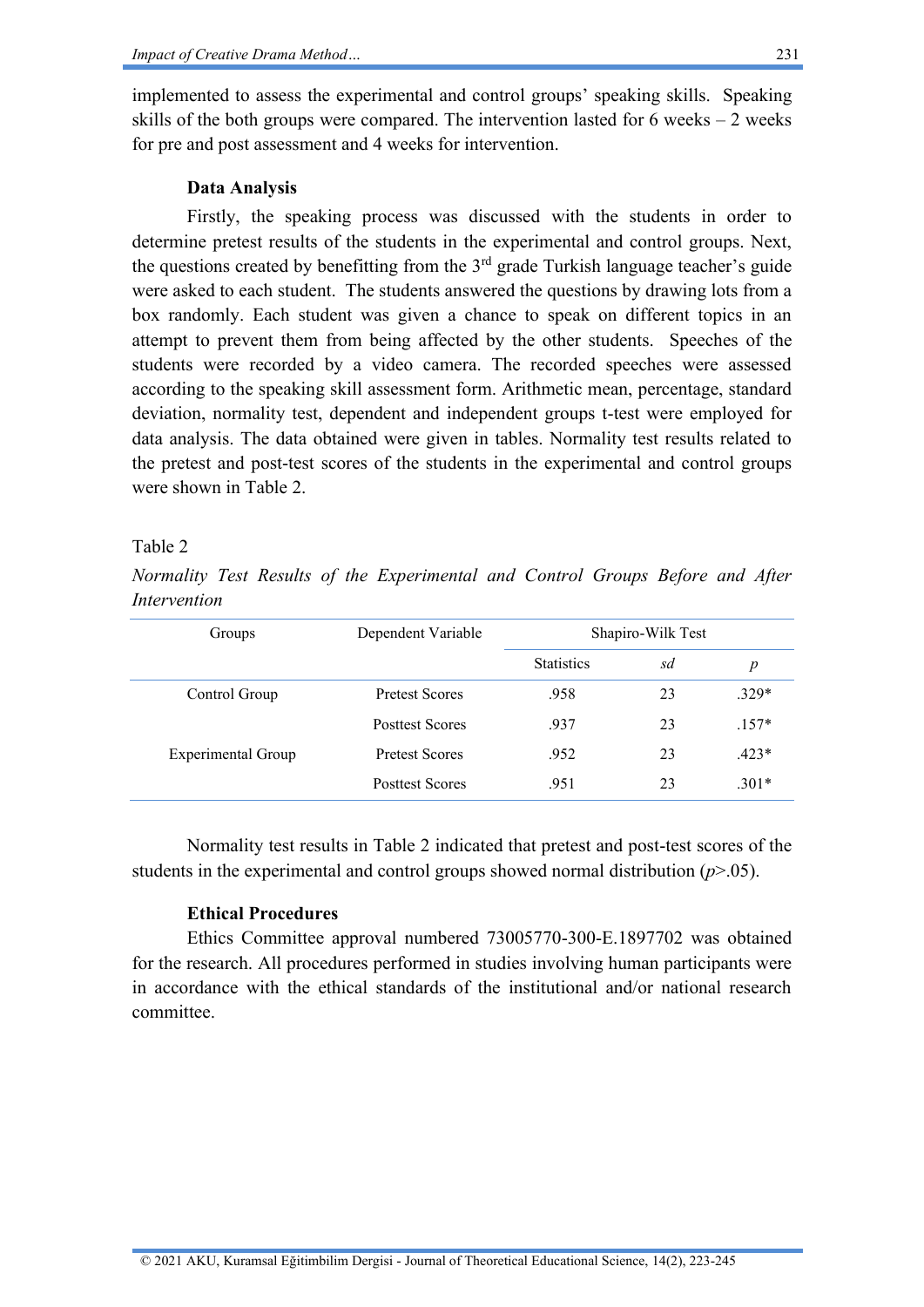#### **Results**

The results related to the first sub-problem, "Are there any significant differences between pretest scores of the experimental group students on whom creative drama method was applied and of the ones in the control group on whom current instructional program was employed in improving students' speaking skills in primary school 3<sup>rd</sup> grade Turkish course?", were presented in Table 3.

#### Table 3

*Independent Groups T-Test Results of the Students in the Experimental and Control Groups Based on the Pre-Intervention Scores They Received from SSAR*

| Groups       | n  | <b>T</b> F | SS    | sd |      |      |
|--------------|----|------------|-------|----|------|------|
| Experimental | 23 | 3.45       | 9.299 | 46 | .561 | .578 |
| Control      | 23 | 3.38       | 9.617 |    |      |      |

According to Table 3, there were not any significant differences between pretest scores of the experimental group and of the control group  $(p>0.05)$ . Accordingly, it can be claimed that the experimental and control groups were equal.

The results related to the second sub-problem, "Are there any significant differences between post-test scores of the experimental group students on whom creative drama method was applied and of the ones in the control group on whom current instructional program was employed in improving students' speaking skills in primary school 3rd grade Turkish course?", were given in Table 4.

### Table 4

*Independent Groups T-Test Results of the Students in the Experimental and Control Groups Based on the Post-Intervention Scores They Received from SSAR*

| Groups       | n  | τZ<br>$\lambda$ | SS    | sd |       |         |
|--------------|----|-----------------|-------|----|-------|---------|
| Experimental | 23 | 3.56            | 9.351 | 46 | 6.914 | $.000*$ |
| Control      | 23 | 2.92            | 5.024 |    |       |         |

It can be deduced from Table 4 that there was a significant difference between SSAR post-test mean scores of the students in the experimental group and the ones in the control group ( $p$ <.05). The difference was in favor of the experimental group ( $\bar{X}$ experimental=3.56,  $\bar{X}$  control=2.92). Thus, it can be suggested that speaking skills of the students in the experimental group on whom lessons were taught through creative drama were better than those of the students in the control group.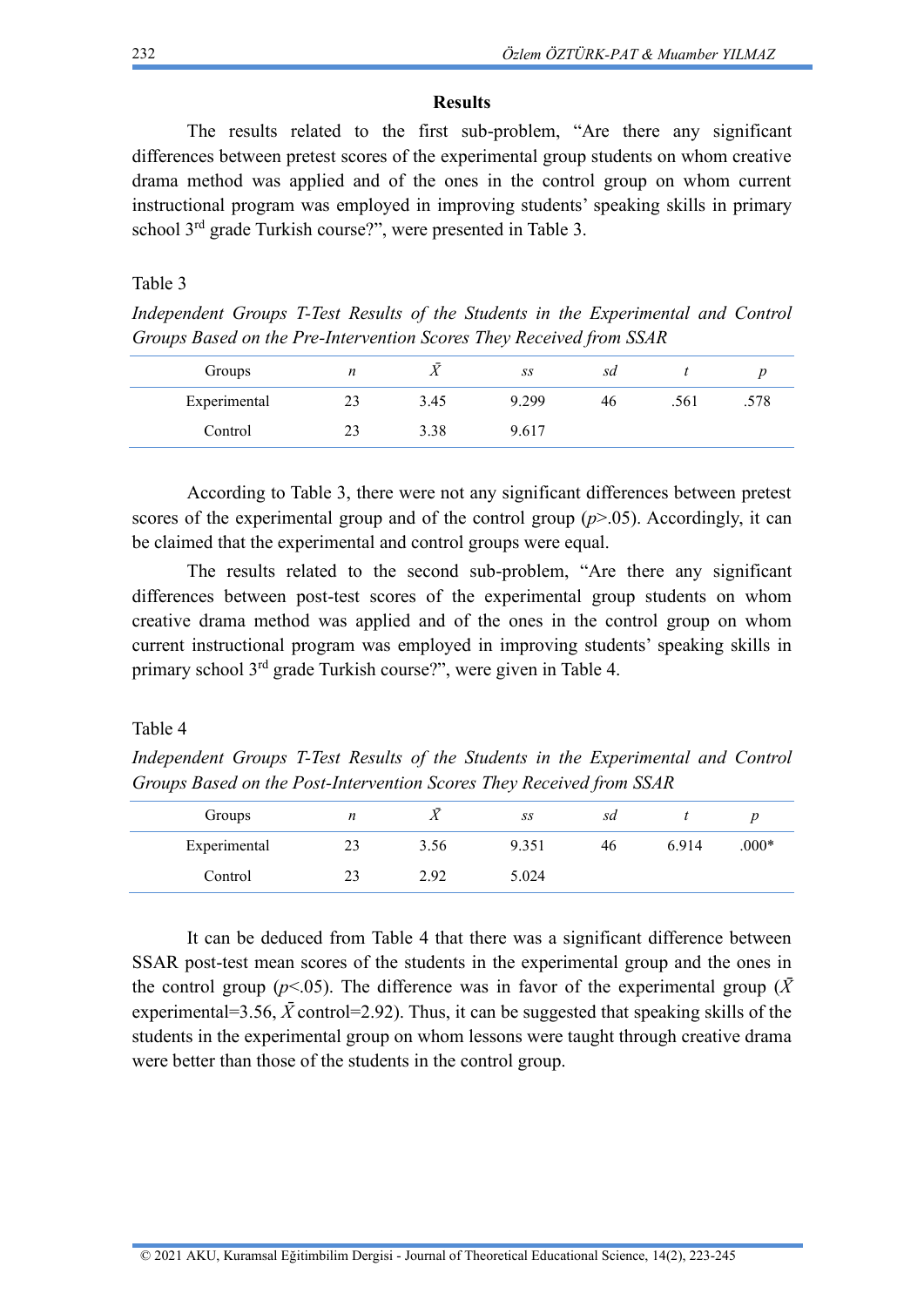The results related to the first sub-component – "Beginning of Speech" – of the second sub-problem were shown in Table 5.

### Table 5

*Independent Groups Post-Intervention T-Test Results of the Experimental and Control Groups Related to the Sub-Component of "Beginning of Speech"*

| Groups       | n  | $\overline{ }$ | SS    | sd |       |         |
|--------------|----|----------------|-------|----|-------|---------|
| Experimental | 23 | 3.87           | 2.668 | 46 | 7.825 | $.000*$ |
| Control      | 23 | 3.00           | 2.645 |    |       |         |

Table 5 indicated that there was a significant difference between post-test mean scores that experimental group students received from "Beginning of Speech" subcomponent and that the control group students received from the same sub-component ( $p$ <.05). Furthermore, the difference was in favor of the experimental group ( $\bar{X}$ experimental=3.87,  $\bar{X}$  control=3.00).

The results related to the second sub-component  $-$  "Linguistic Skills"  $-$  of the second sub-problem were given in Table 6.

#### Table 6

*Independent Groups Post-Intervention T-Test Results of the Experimental and Control Groups Related to the Sub-Component of "Linguistic Skills"*

| Groups       | n  | T.<br>Λ | SS    | sd |       |         |
|--------------|----|---------|-------|----|-------|---------|
| Experimental | 23 | 3.43    | 4.271 | 46 | 5.023 | $.000*$ |
| Control      | 23 | 2.89    | 2.946 |    |       |         |

It was revealed in Table 6 that there was a significant difference between posttest mean scores that experimental group students received from "Linguistic Skills" subcomponent and that the control group students received from the same sub-component  $(p<.05)$ . The mean scores showed that the difference was in favor of the former group  $(\bar{X}$  experimental=3.43,  $\bar{X}$  control=2.89).

The results related to the third sub-component – "Sound and Body Language" – of the second sub-problem were demonstrated in Table 7.

### Table 7

*Independent Groups Post-Intervention T-Test Results of the Experimental and Control Groups Related to the Sub-Component of "Sound and Body Language"*

| Groups       | n  | ᠇ᡔ<br>Λ | SS    | sd |       |         |
|--------------|----|---------|-------|----|-------|---------|
| Experimental | 23 | 3.42    | 4.395 | 46 | 3.478 | $.010*$ |
| Control      | 23 | 2.88    | 2.696 |    |       |         |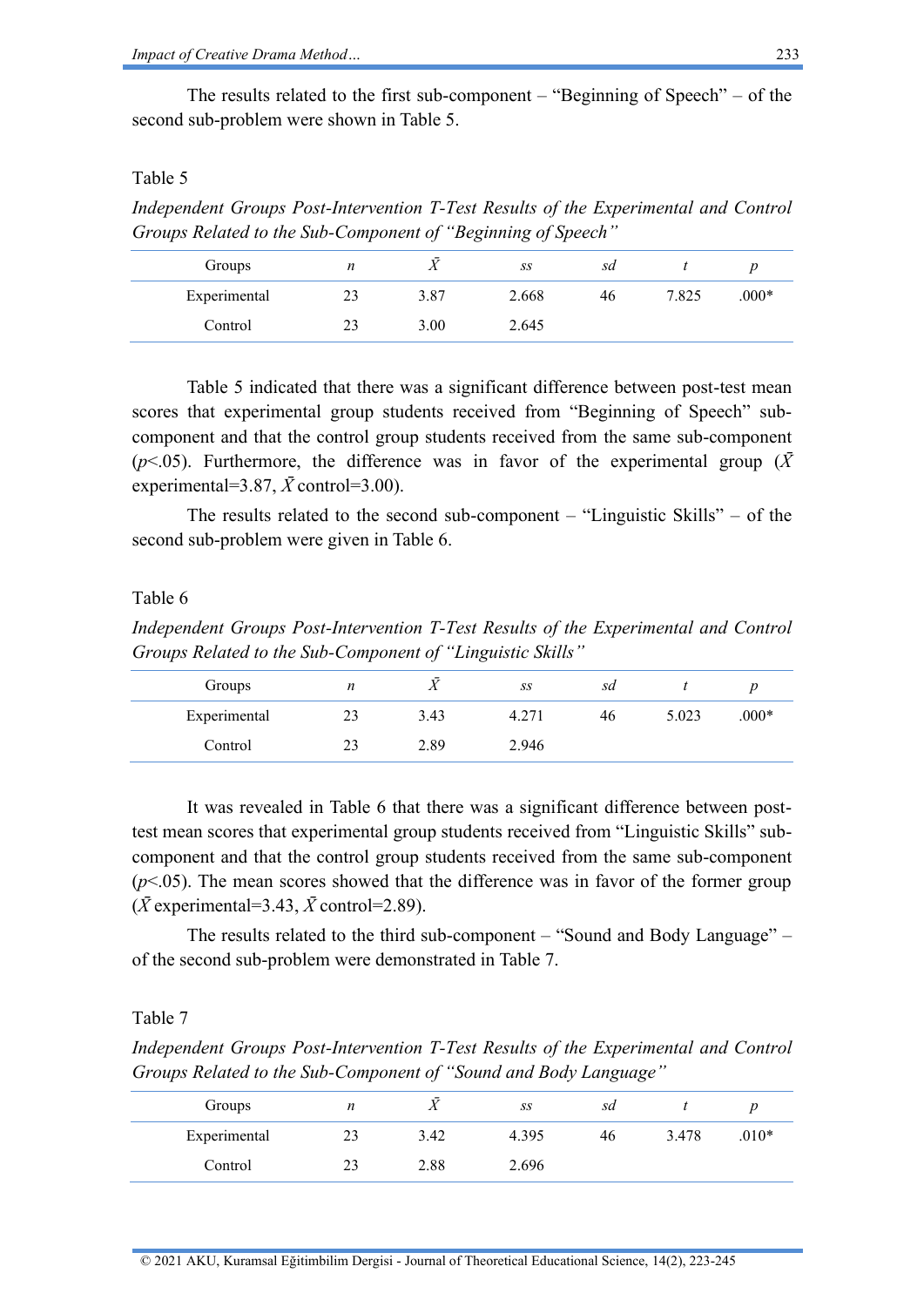As it can be understood from Table 7, there was a significant difference between post-test mean scores that experimental group students received from "Sound and Body Language" sub-component and that the control group students received from the same sub-component  $(p<.05)$ . Moreover, this difference was in favor of the experimental group ( $\bar{X}$  experimental=3.42,  $\bar{X}$  control=2.88).

The results related to the third sub-problem, "Are there any significant differences between pretest and post-test scores of the experimental group students on whom creative drama method was applied and of the ones in the control group on whom current instructional program was employed in improving students' speaking skills in primary school 3rd grade Turkish course?", were presented in Table 8.

### Table 8

*Dependent Groups T-Test Results Related to the Pretest-Posttest Scores Received from SSAR by the Students in the Experimental Group*

| Experimental Group   | n  |      | SS      | sd |       |         |
|----------------------|----|------|---------|----|-------|---------|
| <b>Pretest Score</b> | 23 | 3.45 | 9 2 9 9 | 46 | 5.558 | $.000*$ |
| Posttest Score       | 23 | 3.56 | 9 3 5 1 |    |       |         |

It was concluded from Table 8 that there was a significant difference between pretest and post-test scores of the students in the experimental group  $(t=5.558; p<.05;$  $p$ <.01). This difference was in favor of their post-test scores ( $\bar{X}$ =3.56). Thus, it can be suggested that creative drama method was efficient in improving the speaking skills of the students.

#### Table 9

*Dependent Groups T-Test Results Related to the Pretest-Posttest Scores Received from SSAR by the Students in the Control Group*

| Control Group  | n  | $\overline{ }$ | SS    | sd |         |         |
|----------------|----|----------------|-------|----|---------|---------|
| Pretest Score  | 23 | 3.38           | 9.617 | 46 | $-7190$ | $.000*$ |
| Posttest Score | 23 | 2.92           | 5.024 |    |         |         |

Finally, it was deduced from Table 9 that there was a significant difference between pretest and post-test scores of the students in the control group as well (t=-7.190; *p*<.05; *p*<.01).

### **Discussion and Conclusion**

As a result of the study, instruction through creative drama method was found to be effective in improving speaking skills of primary school third graders. When speaking skills of the students in the experimental group on whom creative drama method was applied and the ones in the control group on whom current instructional program (traditional teaching method) was employed were compared, a significant difference was observed in favor of the ones in the experimental group.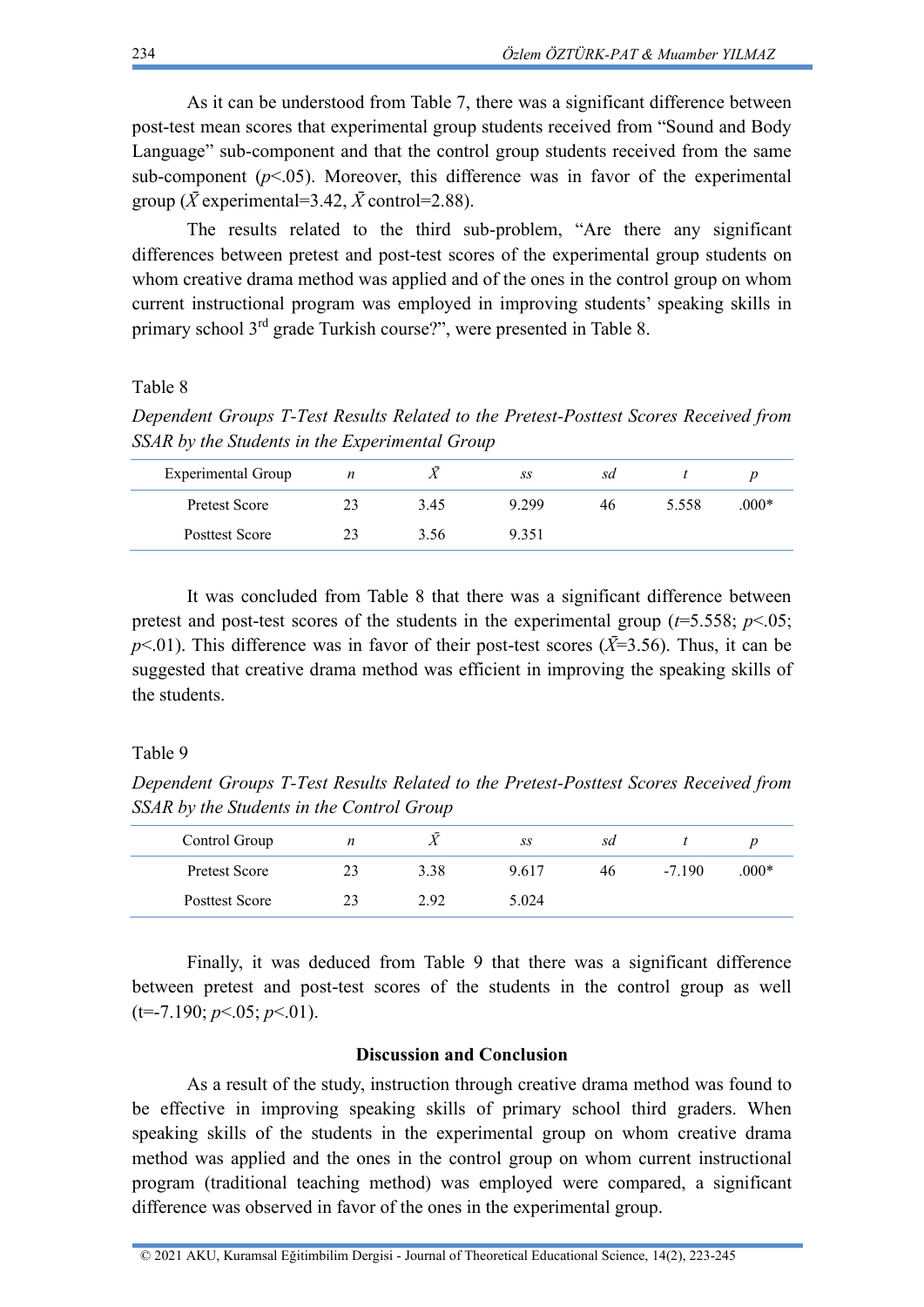The findings obtained in the current study are similar to the findings of the previous studies on this topic. Results of not only the current study but also several other studies in this area (Balaban, 2019; Corbett et al., 2011; Çakır, 2008; Çifçi, 2001; De La Cruz, 1995; Dibek, 2003; Eldeniz-Çetin & Avcıoğlu, 2010; Flennoy, 1992; Galante & Thomson, 2017; Gökçearslan-Çiftçi & Altınova, 2017; Göktürk et al., 2020; Kardash & Wright, 1987; Kassab, 1984; Kılıç & Tuncel, 2009; Kuimoval et al., 2016; Pishkar et al., 2017; Saraç, 2007; Shulz, Carpenter, & Turnball, 1991; Warger, 1983) suggested that creative drama method contributed to improve students' speaking skills. Gestures and facial expressions are crucial for conveying messages to be given while speaking because they help messages to be perceived by the receiver. Body language is employed in creative drama method as well, contributing to the development of speaking skills. On the other hand, especially primary school students are disposed to do drama. It is necessary to make use of this willingness in improving their speaking skill.

In addition, a large number of studies have revealed that creative drama can improve writing skill, entrepreneurial ability, problem-solving skill, teaching of artistic movements, fluent thinking skill, social skills, mathematics teaching, teaching of basic ecological concepts, science teaching, main linguistic skills, comprehension skill and foreign language teaching (Akbayrak, 2019; Aktepe & Bulut, 2014; Aykaç & Adıgüzel, 2011; Bailey & Watson, 1998; Bergil, 2010; Çelik & Buluç, 2018; Değirmenci, 2020; Duman-Yegen, 2019; Dupont, 1992; Kadan, 2013; Kaf, 2000; Kahyaoğlu et al., 2010; Karakelle, 2009; Kaya-Güler, 2008; Önalan, 2020; Saraç, 2007; Şentürk, 2020; Şentürk-Tosun, 2020; Yeşilyurt, 2011). These results have revealed that creative drama method is effective in gaining skills apart from speaking skills.

While Rosenberg (1989) revealed that creative drama method enhanced students' vocabulary, Ünsal (2005) claimed that creative drama method was effective in mastering the language and expression skills. In another study, it was emphasized by Robbie (1997) that using creative drama method in foreign language teaching had improved written expression skills of the students. Additionally, creative drama method was found to be efficient in the area of language education (Aldağ, 2010; Aynal, 1989; Çebi, 1996; Farris & Parke, 1993; Kara, 2000; Maden, 2010; O'Hara, 1997; Öztürk, 1997; Solmaz, 1997; Yılmaz, 2000). These results are similar to the results of the current study.

Furthermore, it was revealed in several studies that creative drama method had a positive impact on improvement of students' written expression skills in the course of Turkish language (Aslan, 2006; Ataman, 2006; Aykaç, 2011; Karakuş, 2000; Karateke, 2006; Kaya-Güler, 2008; Laurin, 2010). In two other studies carried out by Çelik (2015) and Ceran (2010), it was indicated that creative thinking techniques affected students' achievement positively.

Speaking skill is among the social skills, and a significant number of studies exist having suggested that creative drama method is influential in development of students' social skills (Akfırat, 2004; AnnGuli, 2004; Barnes, 1998; De La Cruz, 1995; Freeman, Sullivan, & Fulton, 2003; Gresham & Elliott, 1990; Hedahl, 1980; İpek, 1998; Kocayörük-Yaya, 2000; Miller, Rynders, & Schleien, 1993). In this sense, the findings of the current study are similar to that of previous studies.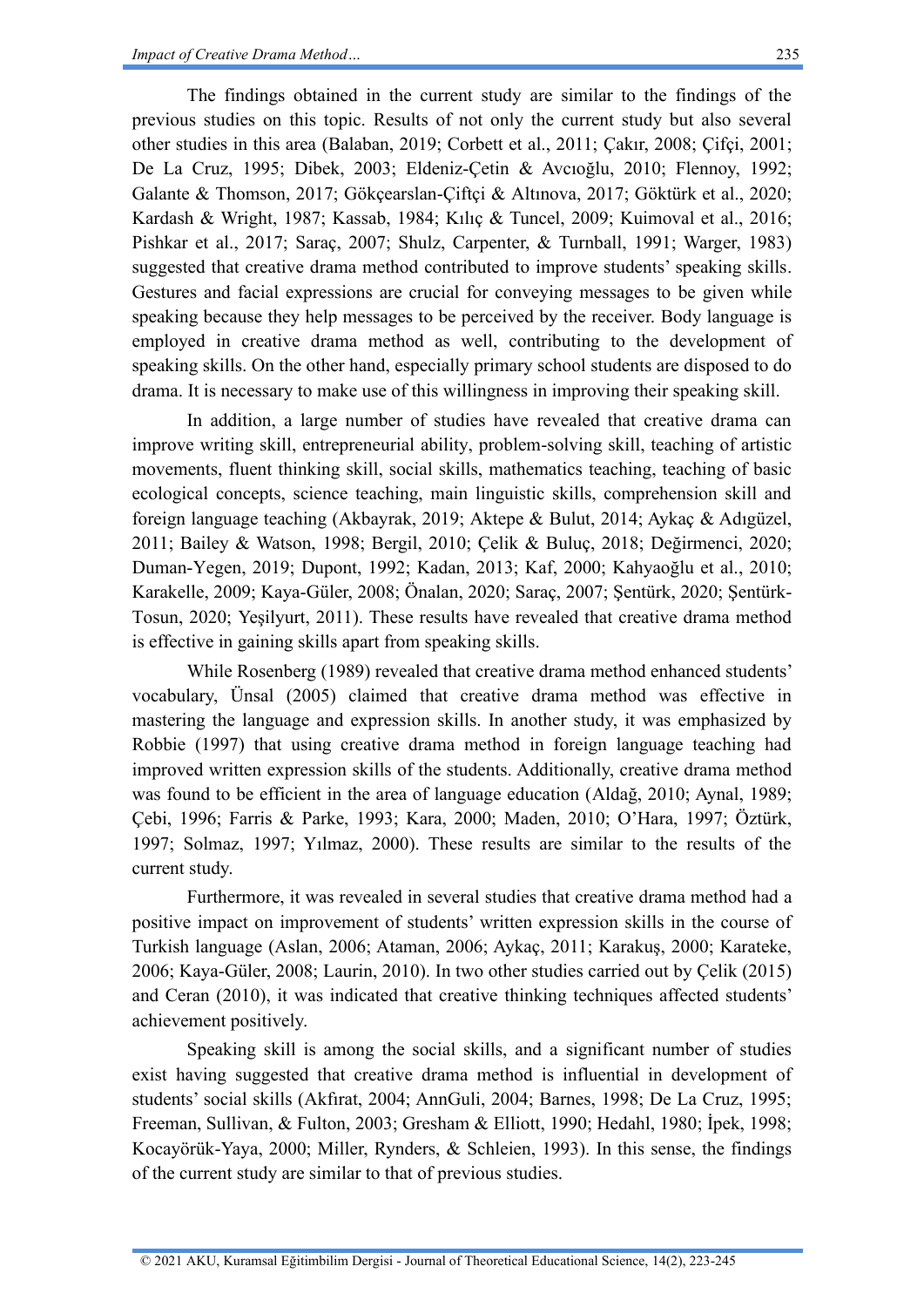## **Recommendations**

In line with the research results, the following suggestions can be made: 1. Teachers should include creative drama activities to improve students' speaking skills in Turkish lessons.

2. The use of creative drama in the lessons may help the shy children participate in the lesson.

3. Creative drama activities should not be limited to Turkish lessons. Creative drama activities should be used in other lessons too.

4. This research can be repeated with prepared speech activities on different samples.

## **Statement of Responsibility**

Özlem Öztürk-Pat; determining the conceptual framework, creating literatüre, resources, methodology, determination of sample group, scale development, determination of data collection tools data collection, analysis of data, writing - original draft, visualization, planning the research. Muamber Yılmaz; determination of problem situation, supervision of research stages, analysis of data, review and edit.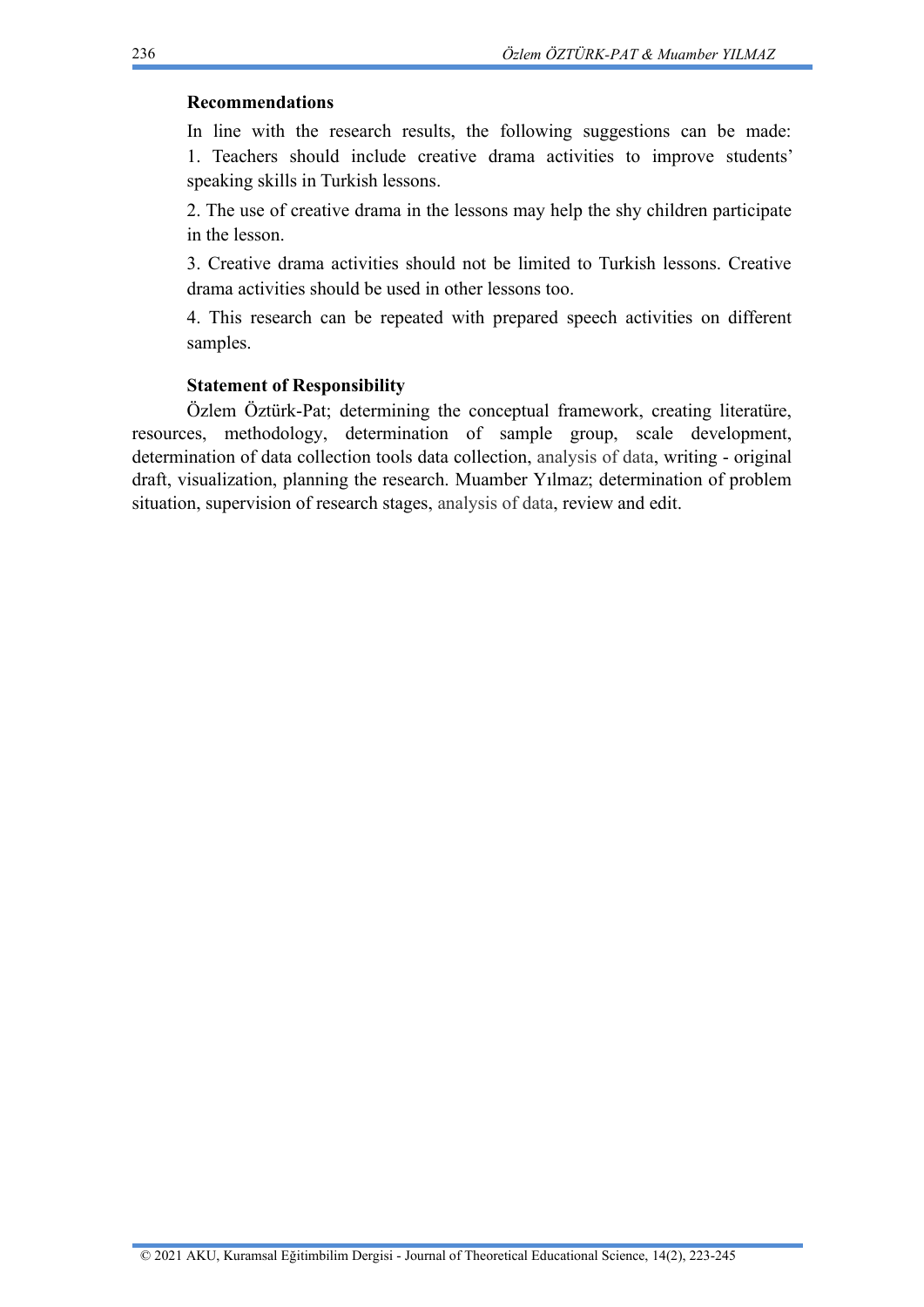### **References**

- Adıgüzel, Ö. (1994, 28-30 Nisan). *Eğitimde yeni bir yöntem ve disiplin: Yaratıcı drama*. 1. Eğitim Bilimleri Kongresi. Çukurova Üniversitesi Eğitim Bilimleri Fakültesi, Adana.
- Adıgüzel, Ö. (2006). Yaratıcı drama kavramı, bileşenleri ve aşamaları. *Yaratıcı Drama Dergisi*, *1*(1), 17-31.
- Adıgüzel, Ö. (2019). *Eğitimde yaratıcı drama.* İstanbul: Yapı Kredi Yayınları.
- Akbayrak, K. (2019). *Özel yetenekli ilkokul 4. sınıf öğrencilerine yaratıcı drama yöntemiyle girişimcilik becerisi kazandırılması üzerine bir eylem araştırması* (Yayımlanmamış yüksek lisans tezi). Recep Tayyip Erdoğan Üniversitesi, Rize.
- Akfırat, Ö. F. (2004). *Yaratıcı dramanın işitme engellilerin sosyal becerilerinin gelişimine etkisi* (Yaymlanmamış doktora tezi). Ankara Üniversitesi, Ankara.
- Akkaya, A. (2012). Öğretmen adaylarının konuşma sorunlarına ilişkin görüşleri. *Mustafa Kemal Üniversitesi Sosyal Bilimler Enstitüsü Dergisi*, *9*(20), 405-420.
- Aktepe, V., & Bulut, A. (2014). Yaratıcı drama destekli matematik öğretimin öğrencilerin akademik başarısına etkisi. *Kastamonu Üniversitesi Kastamonu Eğitim Dergisi, 23*(3), 1081-1090.
- Akyol, H. (2006). *Türkçe öğretim yöntemleri*. Ankara: Kök Yayıncılık.
- Akyol, H. (2015). *Türkçe ilkokuma yazma öğretimi.* Ankara: Pegem Akademi Yayınları.
- Aldağ, E. (2010). *Yaratıcı dramanın dil öğreniminde motivasyonu artırma üzerindeki etkisi* (Yayımlanmamış yüksek lisans tezi). Atatürk Üniversitesi, Erzurum.
- AnnGuli, L. (2004). *The effects of creative drama-based intervention for children with deficits in social perception* (Unpublished doctoral dissertation). The University of Texas, Austin.
- Arslan, F. (2010). *Türkçe ve sınıf öğretmenlerinin konuşma eğitimi ve konuşma etkinlikleri hakkındaki görüşleri (Kırıkkale ili örneği)* (Yayımlanmamış yüksek lisans tezi). Kırıkkale Üniversitesi, Kırıkkale.
- Aslan, C. (2006). *Yazınsal nitelikli çocuk kitaplarının çocuğun okuduğunu anlama ve yazılı anlatım becerilerine etkisi* (Yayımlanmamış doktora tezi). Ankara Üniversitesi, Ankara.
- Ataman, M. (2006). Yaratıcı drama sürecinde yaratıcı yazma. *Yaratıcı Drama Dergisi, 1*(1), 75-88.
- Aykaç, M. (2011). *Türkçe öğretiminde çocuk edebiyatı metinleriyle kurgulanan yaratıcı drama etkinliklerinin anlatma becerilerine etkisi* (Yayımlanmamış doktora tezi). Ankara Üniversitesi, Ankara.
- Aykaç, M., & Adıgüzel, Ö. (2011). Sosyal bilgiler dersinde yaratıcı dramanın yöntem olarak kullanılmasının öğrenci başarısına etkisi. *Kastamonu.Üniversitesi Kastamonu Eğitim Dergisi, 19*(1), 297-314.
- Aynal, S. (1989). *Dramatizasyon yönteminin yabancı dil öğretimi üzerine etkisi* (Yayımlanmamış yüksek lisans tezi). Çukurova Üniversitesi, Adana.

Aytaş, G. (2008). *Türkçe öğretiminde tematik yaratıcı drama.* Ankara: Akçağ Yayıncılık. Bailey, S., & Watson, R. (1998). Establishing basic ecological understanding in younger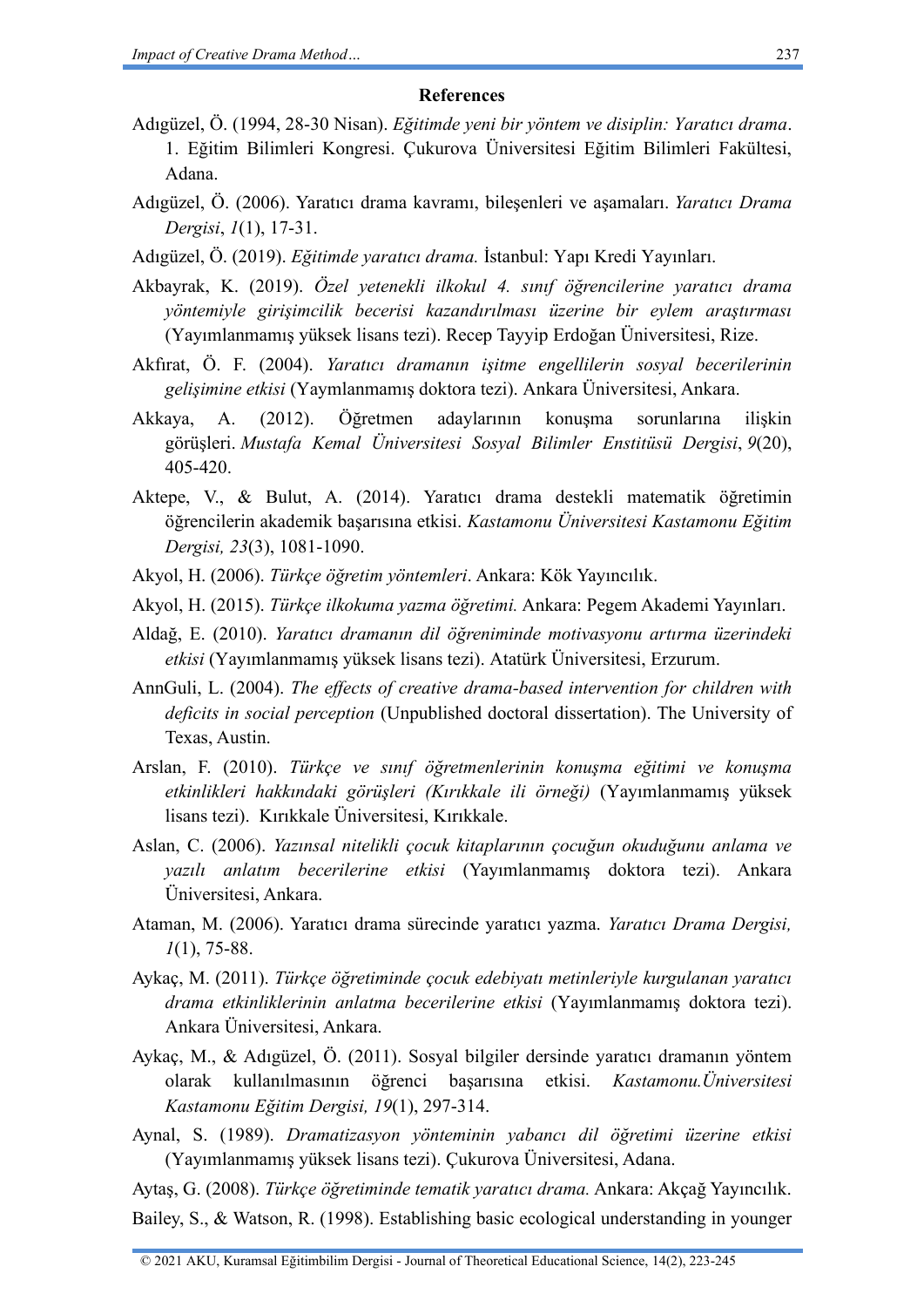pupils: A pilot evaluation of a strategy based on drama/role-play. *Journal of Science Education*, *20*, 139-152.

- Balaban, H. A. (2019). *İngilizce konuşma becerilerini geliştirmede yaratıcı drama: Bir eylem araştırması* (Yayımlanmamış yüksek lisans tezi). Çanakkale Onsekiz Mart Üniversitesi, Çanakkale.
- Barnes, H. (1998). Identifying educational strategies for use with deaf pupils. *The Journal of National Drama, 5*(3), 20-25.
- Bayraktar, H. (2012). *İlköğretim 5. sınıf öğrencilerinin öğretmeni ve ebeveyni ile olan iletişimleri ile Türkçe dersi konuşma becerileri arasındaki ilişki* (Yayımlanmamış doktora tezi). Marmara Üniversitesi, İstanbul.
- Bergil, A. (2010). *İngilizce öğretiminde konuşma becerilerini geliştirmeye yönelik alternatif bir teknik: Yaratıcı drama* (Yayımlanmamış yüksek lisans tezi). Gaziosmanpaşa Üniversitesi, Tokat.
- Bulut, K. (2015). *Mikro öğretim tekniğinin Türkçe öğretmen adaylarının konuşma beceri ve kaygılarına etkisi* (Yayımlanmamış doktora tezi). Gazi Üniversitesi, Ankara.
- Büyüköztürk, Ş. (2011). *Deneysel desenler öntest- sontest kontrol grubu desen ve veri analizi*. Ankara: Pegem Akademi Yayınları.
- Ceran, S. A. (2010). *Yaratıcı düşünme teknikleri ile geliştirilen fen etkinliklerinin öğrenci başarısı ve tutumuna etkisi* (Yayımlanmamış doktora tezi). Selçuk Üniversitesi, Konya.
- Corbett, B. A., Gunther, J. R., Comins, D., Price, J., Ryan, N., Simon, D., Schupp, C. W., & Rios, T. (2011). Theatre as therapy for children with autism spectrum disorder. *Journal of Autism and Developmental Disorders, 41*(4), 505–511.
- Çakır, B. (2008). *Anasınıfı Türkçe dil etkinliklerinde yaratıcı drama yönteminin etkililiği* (Yayımlanmamış yüksek lisans tezi). Ondokuz Mayıs Üniversitesi, Samsun.
- Çebi, A. (1996). *Öğretim amaçlı yaratıcı drama yoluyla imgesel dil becerisinin geliştirilmesi* (Yayımlanmamış doktora tezi). Ankara Üniversitesi, Ankara.
- Çelik, E. A. (2015). *7. sınıf sosyal bilgiler dersinde yaratıcı düşünme etkinliklerinin kullanımı* (Yayımlanmamış yüksek lisans tezi). Adnan Menderes Üniversitesi, Aydın.
- Çelik, Ö., & Buluç, B. (2018). Disiplinler arası yaklaşımla değer öğretiminde yaratıcı drama yönteminin kullanılması. *Erzincan Üniversitesi Eğitim Fakültesi Dergisi, 20*(1), 67-88.
- Çifçi, İ. (2001). *Zihinsel engelli bireyler için hazırlanan bilişsel süreç yaklaşımına dayalı sosyal beceri öğretim programının etkililiğinin incelenmesi* (Yayımlanmamış doktora tezi). Ankara Üniversitesi, Ankara.
- De La Cruz, R. (1995). *The effects of creative drama on the social and oral language skills of children with learning disabilities* (Unpublished doctoral dissertation). Illinois State University, Bloomington, IL.
- Değirmenci, B. (2020). *Yaratıcı drama temelli etkinliklerin okul öncesi çocuklarının problem çözme ve sosyal beceri düzeylerine etkisi* (Yayımlanmamış yüksek lisans tezi). Çağ Üniversitesi, Mersin.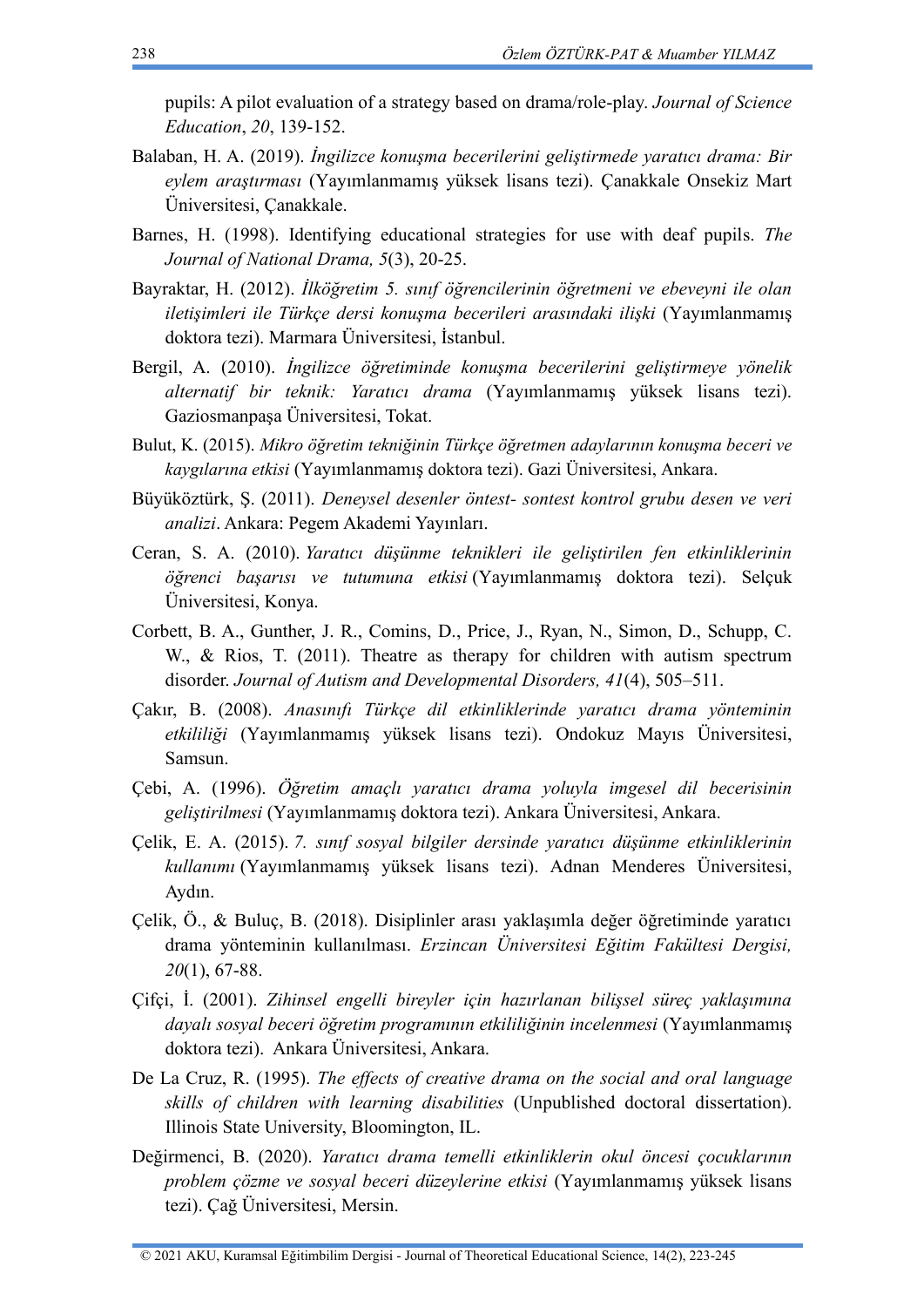- Demir, T. (2010). Konuşma eğitiminde benmerkezci konuşmaya yönelik bir deneme. *Kastamonu.Üniversitesi Kastamonu Eğitim Dergisi*, *18*(2), 415-430.
- Demirel, Ş. (2012, 22-24 Aralık). *Türkçeyi güzel ve doğru kullanama bağlamında Türkçe öğretmeni adaylarının konuşma eğitimi dersinin amaç ve kazanımlarına erişme düzeyleri üzerine bir çalışma.* IV. Uluslararası Dünya Dili Türkçe Sempozyumu. Muğla Sıtkı Koçman Üniversitesi, Muğla.
- Dibek, E. (2003). *7-11 yaş öğretilebilir zihinsel engelli çocuklarda eğitici dramanın kelime kazanımına etkisi* (Yayımlanmamış yüksek lisans tezi). Marmara Üniversitesi, İstanbul.
- Doğan, Y. (2009). Konuşma becerisinin geliştirilmesine yönelik etkinlik önerileri. *Türk Eğitim Bilimleri Dergisi*, *7*(1), 185-204.
- Duman-Yegen, G. (2019). *İlkokul 3. Sınıf öğrencilerinin yaratıcı yazma becerilerinin yaratıcı drama yöntemiyle geliştirilmesine yönelik bir eylem araştırması* (Yayımlanmamış yüksek lisans tezi). Burdur Mehmet Akif Ersoy Üniversitesi, Burdur.
- Dupont, S. (1992). The effectiveness of creative drama as an instructional strategy to enhance the reading comprehension skills of fifth grade remedial readers. *Reading Research and Instruction, 31*(3), 41-52.
- Eldeniz-Çetin, M., & Avcıoğlu, H. (2010). Zihinsel engelli öğrenciler için drama yöntemiyle sosyal beceri eğitim programının etkililiğinin incelenmesi. *Internatioanal Online Journal of Educational Science, 2*(3), 792-817.
- Erdem, A. (2012). *Yapılandırmacı karma öğrenme ortamlarının dinleme ve konuşma becerilerine etkisi* (Yayımlanmamış doktora tezi). Hacettepe Üniversitesi, Ankara.
- Farris, J. P., & Parke, J. (1993). *To be or not to be: What students think about drama*. The Clearing House, Vol. March/April, pp. 231-234.
- Flennoy, A. J. (1992). *Improving communication skills of first grade low achievers through whole language, creative drama and difference styles of writing* (Unpublished doctoral dissertation). Nova University, Chicago.
- Freeman, G. D., Sullivan, K., & Fulton, C. R. (2003). Effects of creative drama selfconcept, social skills, and problem behavior. *Journal of Educational Research, 96*(3), 1-7.
- Galante, A., & Thomson, I. R. (2017). The effectiveness of drama as an instructional approach for the development of second language oral fluency, comprehensibility and accentedness. *TESOL Quarterly, 51*, 115-142.
- Gökçearslan-Çiftçi, E., & Altınova, H. H. (2017). Sosyal hizmet eğitiminde yaratıcı drama yöntemiyle iletişim becerisi geliştirme: Ders uygulaması örneği. *Elementary Education Online, 16*(4), 1384-1394.
- Göktürk, Ö., Çalışkan, M., & Öztürk, M. S. (2020). Yaratıcı drama etkinliklerinin İngilizce konuşma becerisinin geliştirilmesine etkisi. *Journal of Inquiry Based Activities, 10*(1), 1-17.
- Gönen, M. (1999). Çocuk eğitiminde yaratıcı dramanın kullanılması. Ö. Adıgüzel (Ed.) *Yaratıcı drama 1999-2002 yazılar* içinde (s. 34-42). Ankara: Natürel Yayınları.
- Gresham, F. M., & Elliott, S. N. (1990). *Social skills rating system manual*. Circle Pines, MN: American Guidance Service.

© 2021 AKU, Kuramsal Eğitimbilim Dergisi - Journal of Theoretical Educational Science, 14(2), 223-245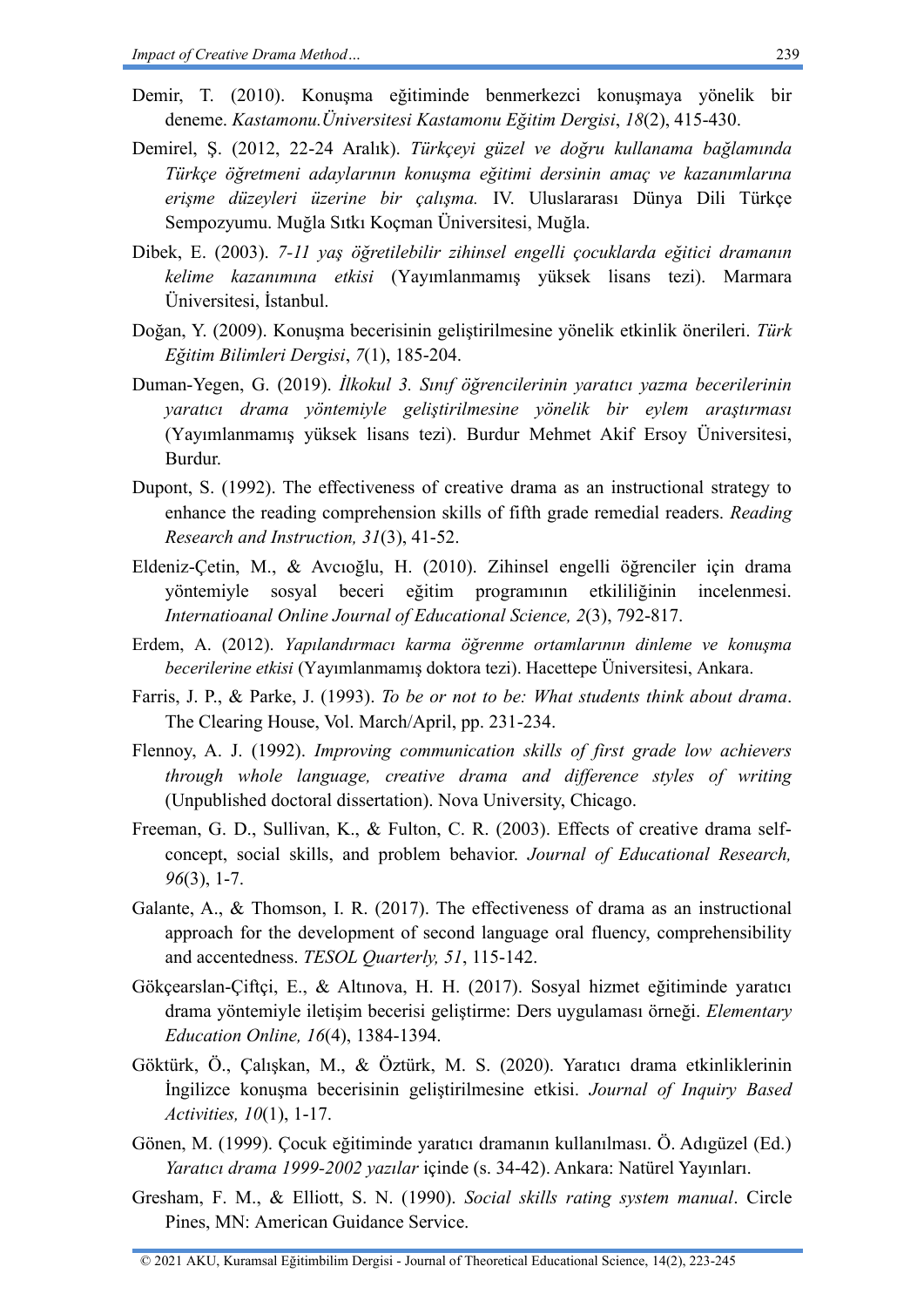- Gürhan, D. (2013). *Ses eğitimi çalışmalarının politikacıların konuşma becerilerine etkisi* (Yayımlanmamış doktora tezi). Gazi Üniversitesi, Ankara.
- Hedahl, G. O. (1980). *The effect of creative drama and fılm-making on self-concept* (Unpublished doctoral dissertation). University of Minnesota, [Minneapolis.](https://tr.wikipedia.org/wiki/Minneapolis)
- Hunsaker, R. A. (1990). *Understanding and developing the skills of oral communication: Speaking and listening*. Englewood, CO: Morton Press.
- İpek, A. (1998). *Eğitimde dramanın zihinsel engelli çocukların sosyal gelişimleri üzerinde etkisinin incelenmesi* (Yayımlanmamış yüksek lisans tezi). Hacettepe Üniversitesi, Ankara.
- Kadan, Ö. (2013). *Yaratıcı drama yönteminin ortaokul 7. sınıf öğrencilerinin İngilizce dersindeki başarı, tutum ve motivasyonlarına etkisi* (Yayımlanmamış yüksek lisans tezi). Mustafa Kemal Üniversitesi, Hatay.
- Kaf, Ö. (2000). Hayat bilgisi dersinde bazı sosyal becerilerin kazandırılmasında yaratıcı drama yönteminin etkisi. *Çukurova Üniversitesi Sosyal Bilimler Enstitüsü Dergisi*, *6*(6), 173-184.
- Kahyaoğlu, H., Yavuzer, Y., & Aydede, M. N. (2010). Fen bilgisi dersinin öğretiminde yaratıcı drama yönteminin akademik başarıya etkisi. *Türk Eğitim Bilimleri Dergisi*, *8*(3), 741-758.
- Kara, Ö. T. (2000). *Türkçe öğretiminde yaratıcı drama* (Yayımlanmamış yüksek lisans tezi). Atatürk Üniversitesi, Erzurum.
- Kara, Y., & Çam, F. (2007). Yaratıcı drama yönteminin bazı sosyal becerilerin kazandırılmasına etkisi. *Hacettepe Üniversitesi Eğitim Fakültesi Dergisi*, *32*, 145- 155.
- Karakelle, S. (2009). Enhancing fluent and flexible thinking through the creative drama process. *Thinking Skills and Creativity*, *4*(2), 124-129.
- Karakuş, F. (2000). *Drama yönteminin ilköğretim 5. sınıf öğrencilerinin öykü yazma becerilerine etkisi* (Yayımlanmamış yüksek lisans tezi). Çukurova Üniversitesi, Adana.
- Karateke, E. (2006). *Yaratıcı dramanın ilköğretim 2. kademede 6. sınıf öğrencilerinin yazılı anlatım becerilerine olan etkisi* (Yayımlanmamış yüksek lisans tezi). Mustafa Kemal Üniversitesi, Hatay.
- Kardash, C. A., & Wright, L. (1987). Does creative drama benefit elementary school students; a meta-analysis. *Youth Theatre Journal*, *1*(3), 11-18.
- Kartallıoğlu, N. (2015). *Bilişsel farkındalık stratejilerinin 7. sınıf öğrencilerinin konuşma becerilerini geliştirmeye etkisi* (Yayımlanmamış doktora tezi). Gazi Üniversitesi, Ankara.
- Kassab, L. J. (1984). *A poetic/dramatic approach to facilitate oral communication*  (Unpublished doctoral dissertation). Pennsylvania State University, PA.
- Kaya-Güler, İ. (2008). *İlköğretim dördüncü sınıf Türkçe dersinde yaratıcı drama yönteminin etkililiği* (Yayımlanmamış yüksek lisans tezi). Ondokuz Mayıs Üniversitesi, Samsun.
- Keyik, S. (2011). *Sanat eğitimi derslerinde yaratıcı drama etkinlikleri* (Yayımlanmamış yüksek lisans tezi). Gazi Üniversitesi, Ankara.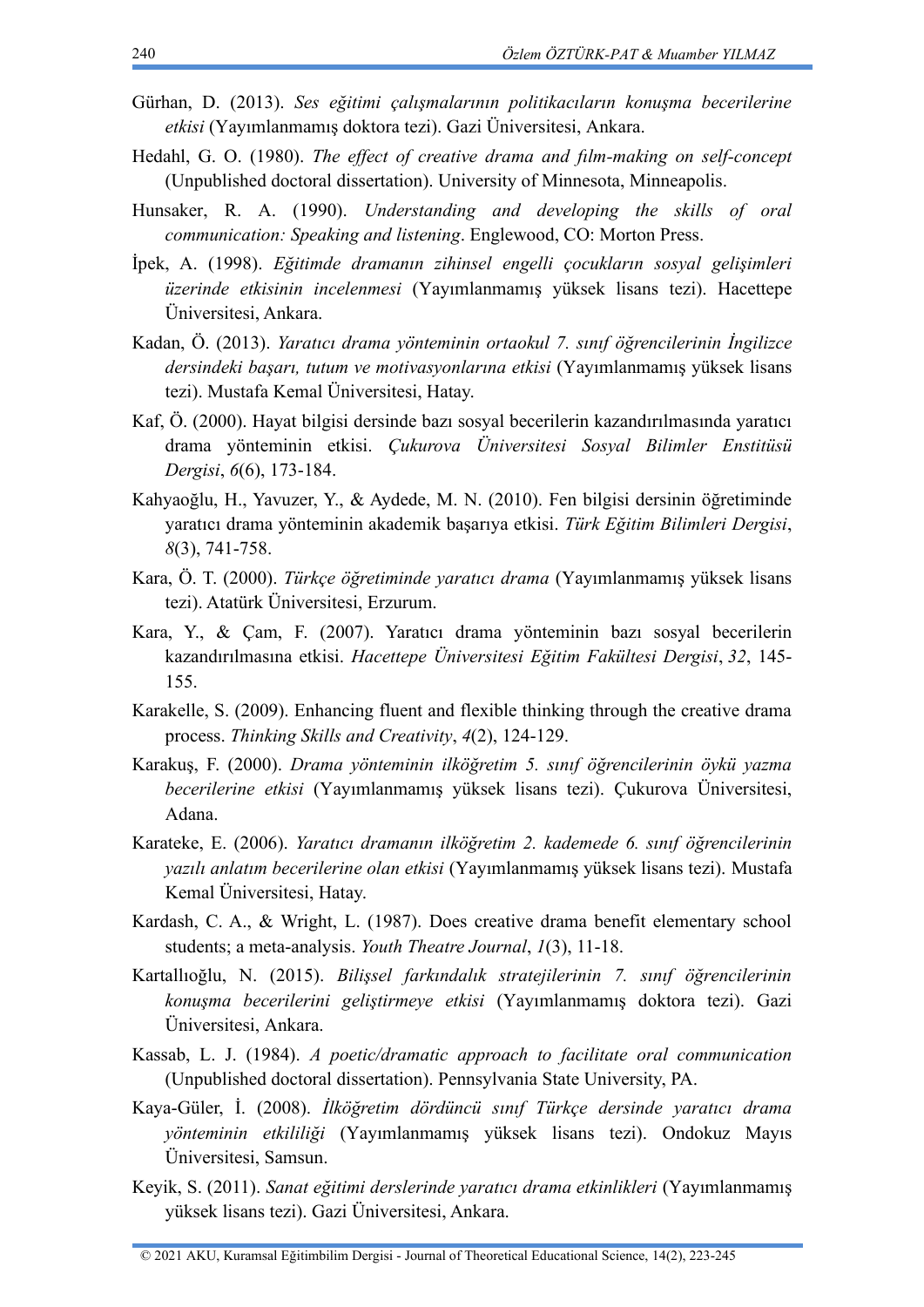- Kılıç, İ. Y. (2008). *Yeni ilköğretim programında ilköğretim birinci kademe 3. sınıflarında Türkçe dersi öğretiminin değerlendirilmesi* (Yayımlanmamış yüksek lisans tezi). Ege Üniversitesi, İzmir.
- Kılıç, Ş., & Tuncel, M. (2009). Yaratıcı dramanın İngilizce konuşmaya ve tutuma etkisi. *Abant İzzet Baysal Üniversitesi Eğitim Fakültesi Dergisi*, *9*(2), 56-81.
- Kocayörük-Yaya, A. (2000). *İlköğretim öğrencilerinin sosyal becerilerini geliştirmede dramanın etkisi* (Yayımlanmamış yüksek lisans tezi). Ankara Üniversitesi, Ankara.
- Kuimoval, M. V., Uzunboylu, H., Startseval, D. A., & Devyatoval, K. P. (2016). Advantages of extracurricular drama activities in foreign language teaching. *International Scientific Researches Journal, 72*(6), 52-56.
- Laurin, S. (2010). *The effect of story drama on children's writing skills* **(**Unpublished master's thesis). Concordia University, Kanada.
- Maden, S. (2010). *İlköğretim 6. sınıf Türkçe dersinde drama yönteminin temel dil becerilerinin kazanımına etkisi (Sevgi teması örneği)* (Yayımlanmamış doktora tezi). Atatürk Üniversitesi, Erzurum.
- Maden, S. (2011). Drama tekniklerinden rol kartlarının konuşma becerilerinin öğretimindeki başarı ve tutum üzerine etkisi. *Çankırı Karatekin Üniversitesi Sosyal Bilimler Enstitüsü Dergisi*, *2*(2), 23-38.
- Miller, H., Rynders, J. E., & Schleien, S. J. (1993). Drama: A medium to enhance social interaction between students with and without mental retardation. *Mental Retardation, 31*(4), 228-233.
- O'Hara, M. (1997). *Process and product: some perspectives on the effect of presentation and performance in preparing PGCE secondary English students to teach drama.* Researching Drama and Theatre in Education, International Conference. University of Exeter, April 8th-12th.
- Orhan, S. (2010). *Altı şapkalı düşünme tekniğinin ilköğretim sekizinci sınıf öğrencilerinin konuşma becerilerini geliştirmesine etkisi* (Yayımlanmamış yüksek lisans tezi). Atatürk Üniversitesi, Erzurum.
- Önalan, N. H. (2020). *8. sınıf öğrencilerinin "enerji dönüşümleri ve çevre bilinci" ünitesinin akademik başarı ve fene karşı tutumlarına yaratıcı drama yönteminin etkisi* (Yayımlanmamış yüksek lisans tezi). Gazi Üniversitesi, Ankara.
- Özbay, M. (2005). Ana dili eğitiminde konuşma becerisini geliştirme teknikleri. *Journal of Qafqaz University*, *16*, 177-184.
- Öztürk, A. (1997). *Tiyatro dersinin öğretmen adaylarındaki sözel iletişim becerilerine etkileri* (Yayımlanmamış doktora tezi). Ankara Üniversitesi, Ankara.
- Öztürk, T., & Sarı, D. (2018). Sosyal bilgilerde yaratıcı drama kullanımının öğrencilerin başarılarına, tutumlarına ve öğretimin kalıcılığına etkisi. *Journal of Theoretical Educational Science, 11*(3), 586-605.
- Pishkar, K., Moeinzadeh, A., & Dabaghi, A. (2017). Effect of teaching modern English drama on the students' fluency and accuracy of speaking. *Research in English Language Pedagogy, 5*(1), 41-51.
- Robbie, S. (1997). *Along* the *yellow brick road: weaving metaphors in the foreign language classroom. Researching drama and theatre in education*. International Conference, University of Exeter, April 8th-12th.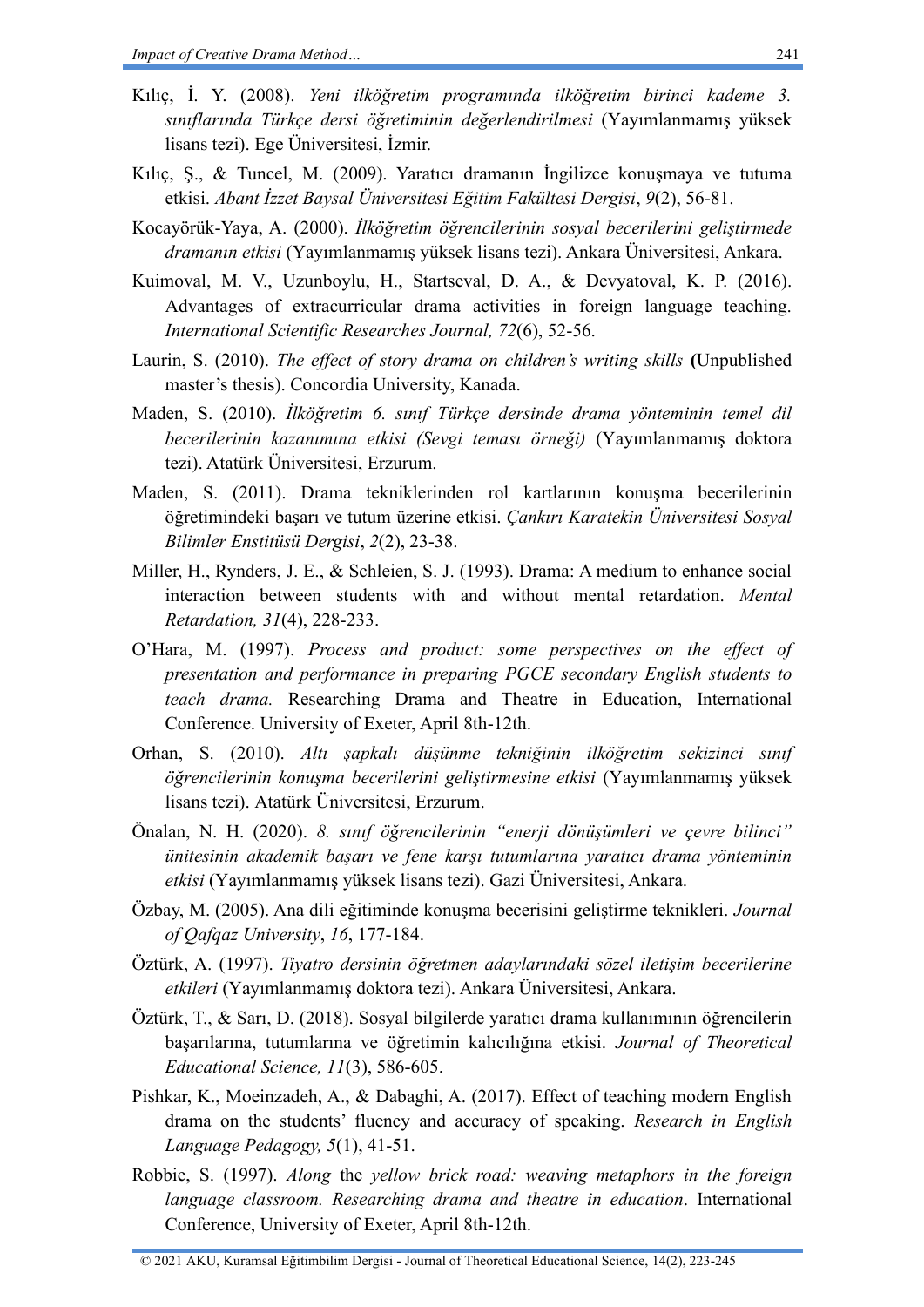- Rosenberg, H. S. (1989). Transformations described: How twenty-three young people think about and experience creative drama. *Youth Theatre Journal*, *4*(1), 21-27.
- Rowland, G. A. (2002). *Every child needs self-esteem, creative drama builds self confidence through self expression* (Unpublished doctoral dissertation). The Union Institute and University, Cincinnati.
- Sağırlı, H. E., & Gürdal, A. (2002). Fen bilgisi dersinde drama tekniğinin öğrenci başarısına etkisi. *M.Ü. Atatürk Eğitim Fakültesi Eğitim Bilimleri Dergisi,* 15, 213- 224.
- Sağlam, Ö. (2010). *7. sınıf öğrencilerinin hazırlıksız konuşma becerileri üzerine bir araştırma* (Yayımlanmamış yüksek lisans tezi). Gazi Üniversitesi, Ankara.
- Sallabaş, M. E. (2011). *Aktif öğrenme yönteminin ilköğretim ikinci kademe öğrencilerinin konuşma becerilerine etkisi* (Yayımlanmamış doktora tezi). Gazi Üniversitesi, Ankara.
- Saraç, G. (2007). *Çocukların konuşma becerisinin geliştirilmesinde yaratıcı dramanın kullanılması* (Yayımlanmamış yüksek lisans tezi). Gazi Üniversitesi, Ankara.
- Sargın, M. (2006). *İlköğretim öğrencilerinin konuşma becerilerinin değerlendirilmesi. Muğla ili örneğinde* (Yayımlanmamış yüksek lisans tezi). Muğla Üniversitesi, Muğla.
- Shulz, B. J., Carpenter, C. D., & Turnball, A. P. (1991). *Mainstreaming exceptional students*. Boston: Allyn and Bacon Inc.
- Solmaz, F. (1997). *6 yaş grubu çocukların alıcı ve ifade edici dil gelişimine yaratıcı drama eğitiminin etkisi* (Yayımlanmamış yüksek lisans tezi). Gazi Üniversitesi, Ankara.
- Şentürk, A. (2020). *4. sınıf sosyal bilgiler dersinde yaratıcı drama yönteminin öğrenci başarısına ve tutumuna etkisinin incelenmesi* (Yayımlanmamış yüksek lisans tezi). İstanbul Aydın Üniversitesi, İstanbul.
- Şentürk-Tosun, S. (2020). *Sanat akımlarının yaratıcı drama yöntemiyle öğretilmesinin öğrenci başarısına ve tutumuna etkisi* (Yayımlanmamış yüksek lisans tezi). Gazi Üniversitesi, Ankara.
- Taşer, S. (2015). *Konuşma eğitimi.* İstanbul: Pegasus Yayıncılık.
- Temizyürek, F., Erdem, İ., & Temizkan, M. (2016). *Konuşma eğitimi*. Ankara: Pegem Akademi Yayınları.
- Temizkan, M. (2009). Akran değerlendirmenin konuşma becerisinin geliştirilmesi üzerindeki etkisi. *Mustafa Kemal Üniversitesi Sosyal Bilimler Enstitüsü Dergisi, 6*(12), 90-112
- Temizkan, M. & Atasoy, A. (2016). Konuşma becerisinde aşamalı gelişim modelinin etkililiği üzerine bir değerlendirme. *Mustafa Kemal Üniversitesi Sosyal Bilimler Enstitüsü Dergisi, 13*(34), 78-97.
- Tutuman, O. (2011). *Türkçe öğretmenlerinin yaratıcı drama uygulama yeterlilikleri* (Yayımlanmamış yüksek lisans tezi). Dokuz Eylül Üniversitesi, İzmir.
- Uçgun, D. (2007). Konuşma eğitimini etkileyen faktörler. *Erciyes Üniversitesi Sosyal Bilimler Enstitüsü Dergisi, 22*(1), 59-67.
- Ulubey, Ö. (2015). *Vatandaşlık ve demokrasi eğitimi programının yaratıcı drama ve*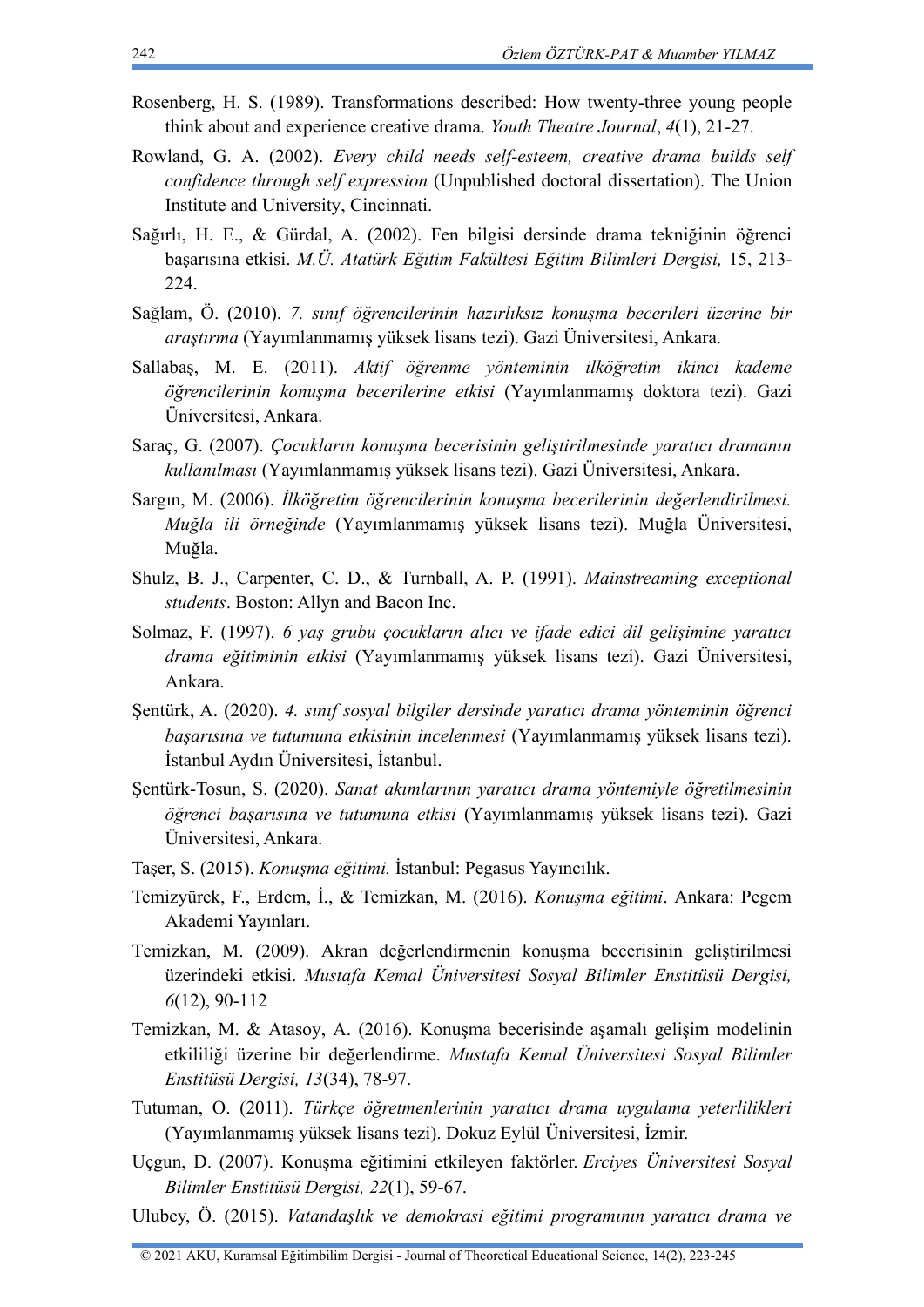*diğer etkileşimli öğretim yöntemleri ile uygulanmasının akademik başarıya ve demokratik değerlere bağlılığa etkisi* (Yayımlanmamış doktora tezi). Ankara Üniversitesi, Ankara

- Ünsal, B. (2005). *İlköğretim ikinci kademe (6, 7, 8. sınıflar) Türkçe dersinde drama yönteminin çocukların dil ve anlatım becerilerine katkısı* (Yayımlanmamış yüksek lisans tezi). Gazi Üniversitesi, Ankara.
- Üstündağ, T. (1998). Yaratıcı drama eğitim programının öğeleri. *Eğitim ve Bilim Dergisi, 22*(107), 28 -35.
- Warger, C. L. (1983, 27-28 April). *Creative drama for autistic adolescents: expanding leisure and recreational options. meeting their needs: provision of services to the severely emotionally disturbed and autistic*. Conference Proceedings. University of Memphis, Memphis, TN.
- Yeşilyurt, E. (2011). *6. sınıflarda yapım eklerinin öğretimine yaratıcı dramanın etkisi*  (Yayımlanmamış yüksek lisans tezi). Abant İzzet Baysal Üniversitesi, Bolu.
- Yıldırım, A., & Şimşek, H. (2013). *Sosyal bilimlerde nitel araştırma yöntemleri*. Ankara: Seçkin Yayınları.
- Yılmaz, T. T. (2000). *Türkçe öğretiminde yaratıcı drama yöntemi ile diksiyon becerileri kazandırmaya ilişkin bir model önerisi yaklaşımı* (Yayımlanmamış yüksek lisans tezi). Ankara Üniversitesi, Ankara.
- Yüceer, D. (2014). *Türkçe öğretmenliği birinci sınıf öğrencilerinin hazırlıksız konuşma becerileri üzerine bir araştırma* (Yayımlanmamış yüksek lisans tezi). Gazi Üniversitesi, Ankara.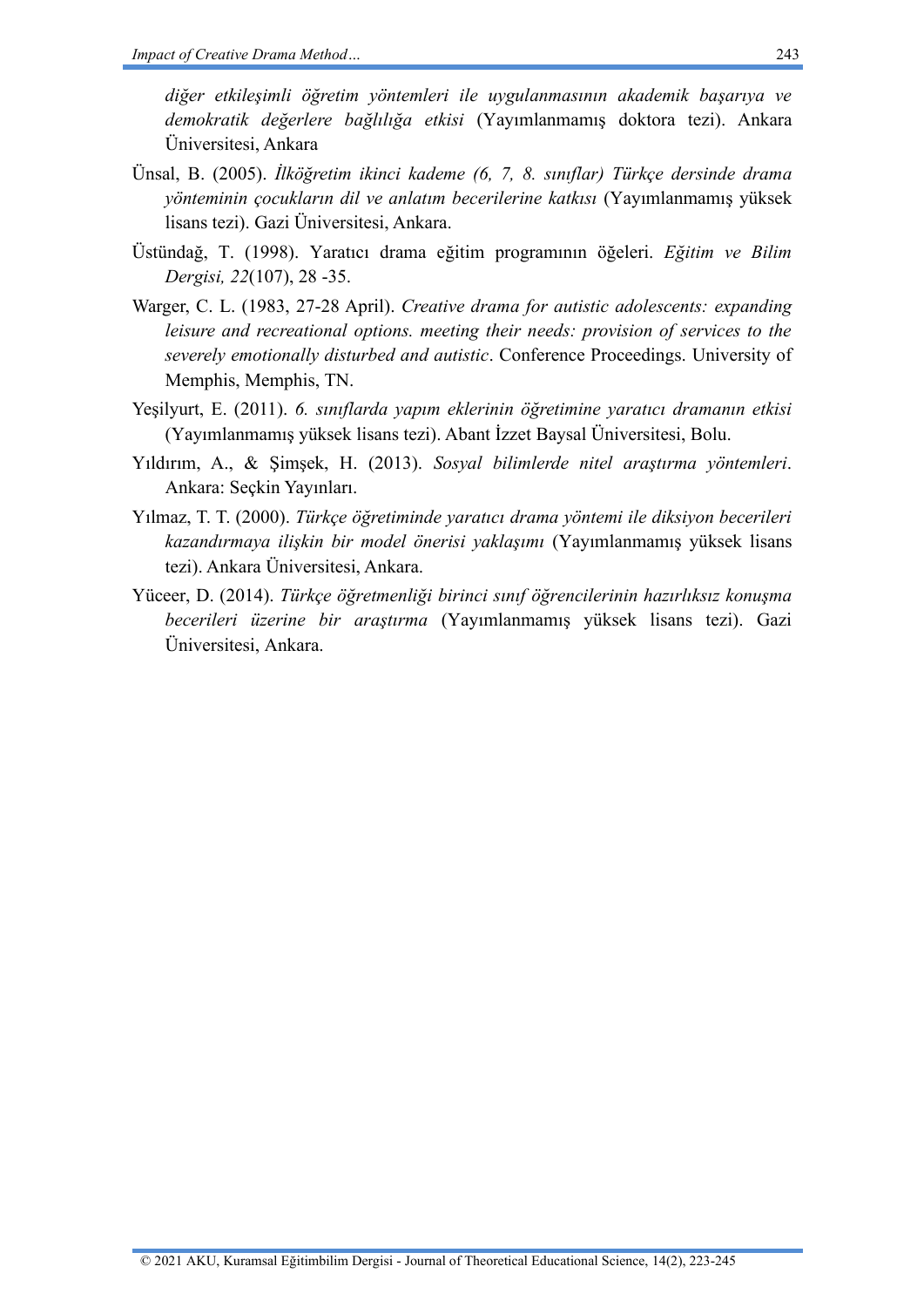# **Appendices**

*Appendix 1. Speaking Skill Assessment Rubric (SSAR)*

Completely Unobserved(1), Unobserved(2), Partially Observed(3), Observed(4), Completely Observed(5)

| Item No        | A. Beginning of Speech                                                                        | Completely Observed(5) | Observed (4) | Partially Observed(3) | Unobserved(2) | Completely Unobserved(1) |
|----------------|-----------------------------------------------------------------------------------------------|------------------------|--------------|-----------------------|---------------|--------------------------|
| 1              | He/She speaks coherently.                                                                     |                        |              |                       |               |                          |
| $\overline{2}$ | He/She associates his/her speech with daily life.                                             |                        |              |                       |               |                          |
| 3              | He/She sticks to the main theme.                                                              |                        |              |                       |               |                          |
| $\overline{4}$ | He/She speaks by sticking to his/her mental plan.                                             |                        |              |                       |               |                          |
| 5              | He/She speaks tenderly.                                                                       |                        |              |                       |               |                          |
| 6              | He/She speaks less than necessary.                                                            |                        |              |                       |               |                          |
| 7              | He/She uses Turkish properly.                                                                 |                        |              |                       |               |                          |
|                | <b>B. Linguistic Skills</b>                                                                   |                        |              |                       |               |                          |
| 8              | He/She uses his/her voice clearly and comprehensibly.                                         |                        |              |                       |               |                          |
| 9              | He/She can speak before falling into repetition.                                              |                        |              |                       |               |                          |
| 10             | He/She can speak İstanbul Turkish.                                                            |                        |              |                       |               |                          |
| 11             | He/She abstains from producing unnecessary sounds<br>like ah, uh, um, etc. in his/her speech. |                        |              |                       |               |                          |
| 12             | He/She speaks in a suitable speaking speed rate that can<br>be followed by the listeners.     |                        |              |                       |               |                          |
| 13             | He/She uses ambiguous sentences.                                                              |                        |              |                       |               |                          |
| 14             | He/She enriches his/her speech with examples.                                                 |                        |              |                       |               |                          |
| 15             | He/She can make connections between his/her thoughts.                                         |                        |              |                       |               |                          |
| 16             | He/She pays attention to stress and intonation.                                               |                        |              |                       |               |                          |
| 17             | He/She can speak fluently.                                                                    |                        |              |                       |               |                          |
|                | C. Sound and Body Language                                                                    |                        |              |                       |               |                          |
| 18             | He/She speaks at a tone of voice far from affectedness.                                       |                        |              |                       |               |                          |
| 19             | He/She can make eye contact.                                                                  |                        |              |                       |               |                          |
| 20             | He/She can focus on the topic he/she is talking about.                                        |                        |              |                       |               |                          |
| 21             | He uses body language unnecessarily.                                                          |                        |              |                       |               |                          |
| 22             | He/She shows his/her emotions through appropriate tone<br>of voice.                           |                        |              |                       |               |                          |
| 23             | He/She uses an audible tone of voice.                                                         |                        |              |                       |               |                          |